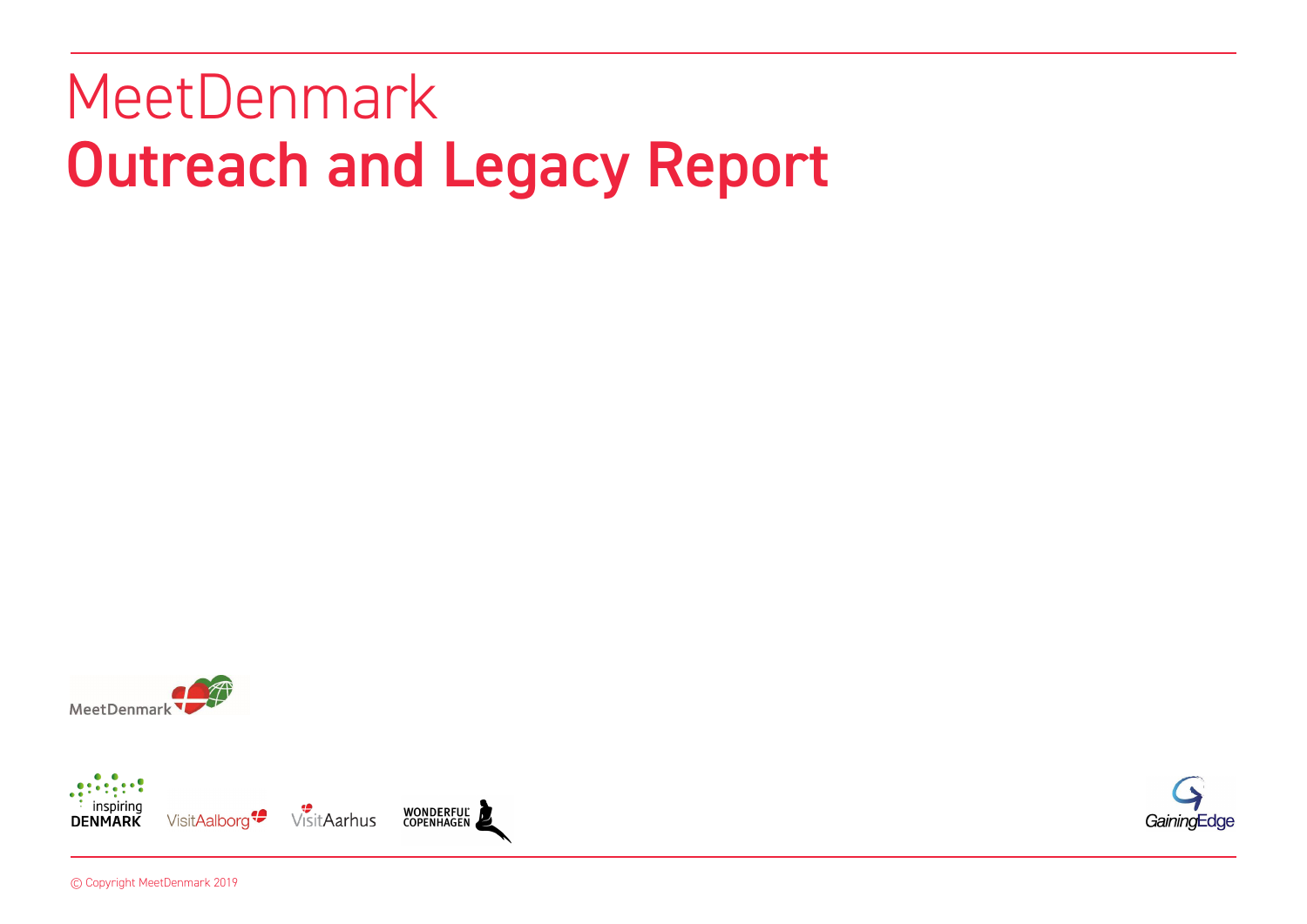### Content

#### Introduction 03

- Current Global Landscape 08
- Current Practices in Outreach 17
- Business Cases 27
- Best Practices in Outreach 33
- Appendix Program Testing 39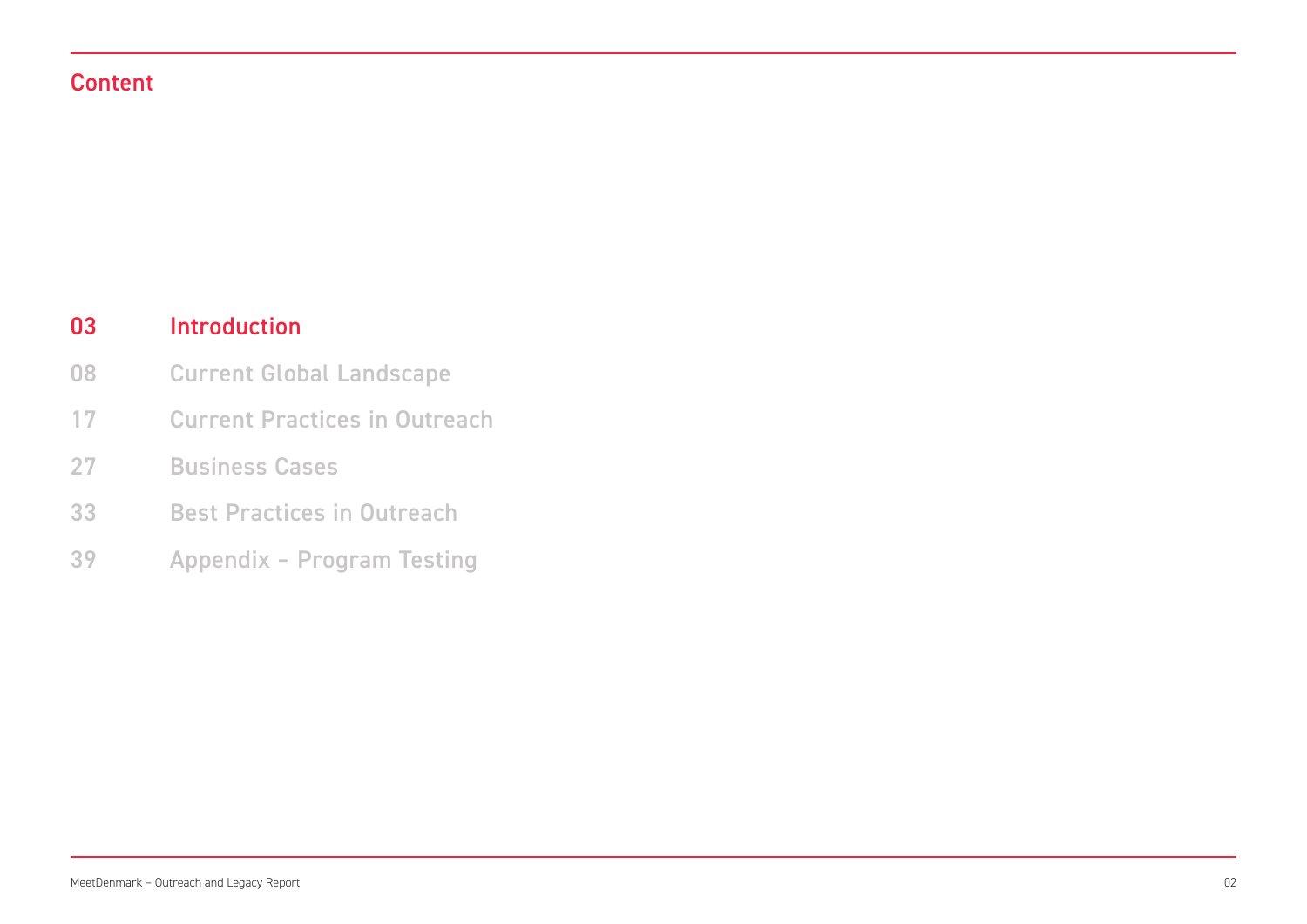### Executive summary

Outreach and legacy are nothing new. A lot of associations and destinations have to a limited extent and on an ad hoc basis worked with outreach over the years. But in recent years, outreach and legacy have been getting a lot more attention as the potential for both destinations and associations have become clearer. This report presents the current global outreach landscape and points to challenges that should be addressed if the full potential

is to be captured. The report also includes a range of different outreach activities categorized by various legacy impact goals and a select number of outreach cases from around the world. Finally, business cases in the form of benefits to meeting planners, government funders and sponsors are presented. This report presents selected parts of the MeetDenmark outreach study.

### Key findings

There are no consistent practices on outreach and legacy in associations or destinations

Associations primarily focus on content, knowledge and science creation, while destinations mostly focus on destination marketing and the local impact.

Associations are pro-active but ac hoc and varied in relation to mission, goals and circumstances while destinations are mostly reactive providing support where needed. Destinations think about legacy but are not organized in defining and pursuing it.

There is a limited understanding of each other's goals and views on success drivers

When associations and destinations are asked about sought outcomes from meetings there seem to be different perceptions of what each other would like to accomplish.

But there is also possibilities and examples of common ground.

There is limited ongoing measurement of meeting outcomes and legacy impacts both by associations and destinations

Destinations are still predominantly measuring, and reporting hospitality related economic impacts.

They are thinking about how to measure the broader impact but struggling for solutions.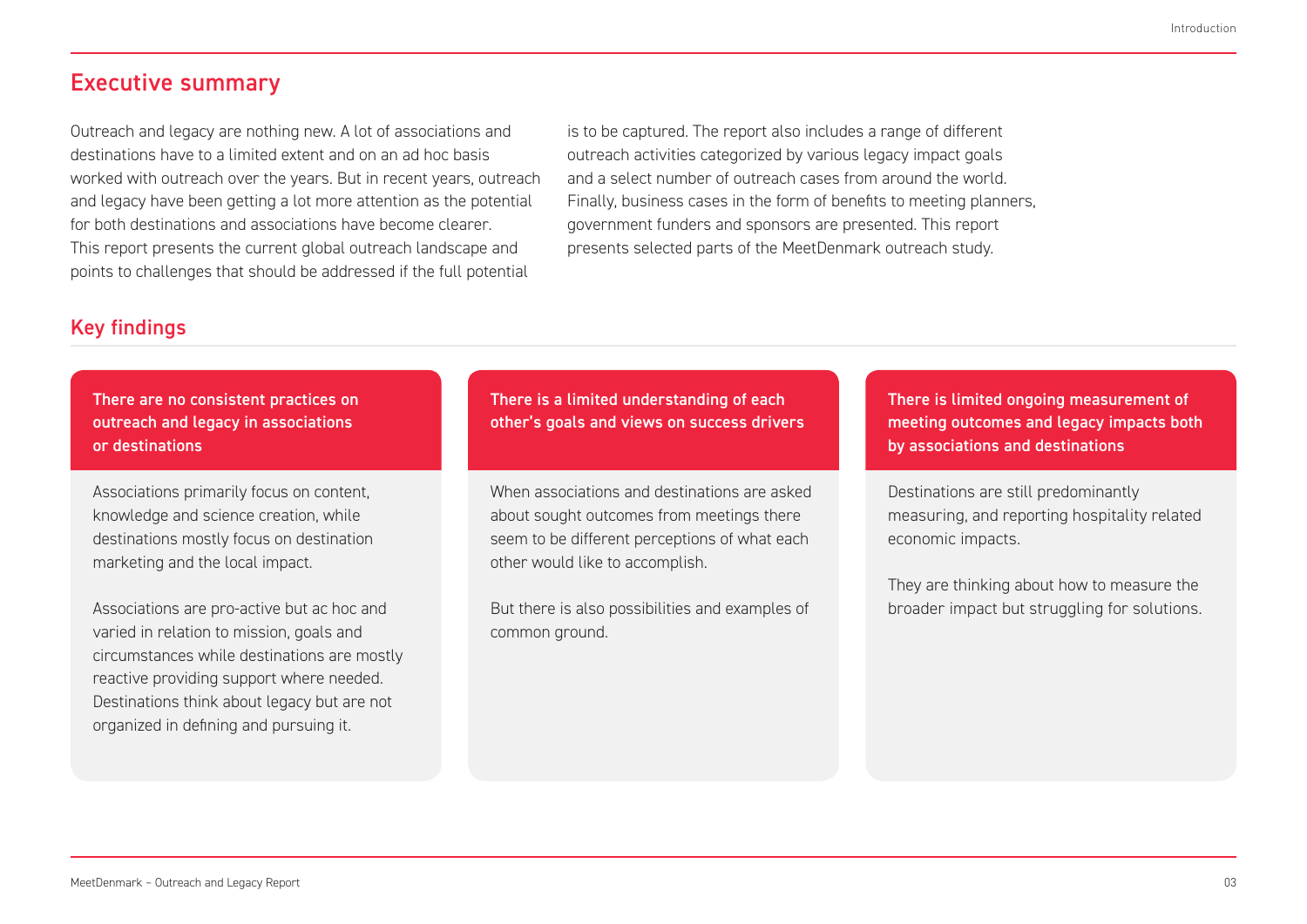### What is outreach?

Outreach is the business of creating a closer connection and greater interaction between a congress and the host community. The central idea is that the local community as well as the international association and congress delegates can benefit if local and visiting knowledge, talents, networks and potential business opportunities are connected.

A congress on cancer could - together with the host destination – define as a legacy goal to improve survival rates in the local community through better treatment. To create this legacy the meeting outcomes could be knowledge transfer to local stakeholders and development of improved local guidelines and regulation while the outreach activities to create these meeting outcomes could be workshops between relevant visiting congress delegates and local doctors and public officials from relevant authorities. This report presents selected parts of the MeetDenmark outreach study

Examples of other outreach activities, short term meeting outcomes and long-term legacy impacts are shown in the chapter on Current Practices in Outreach.

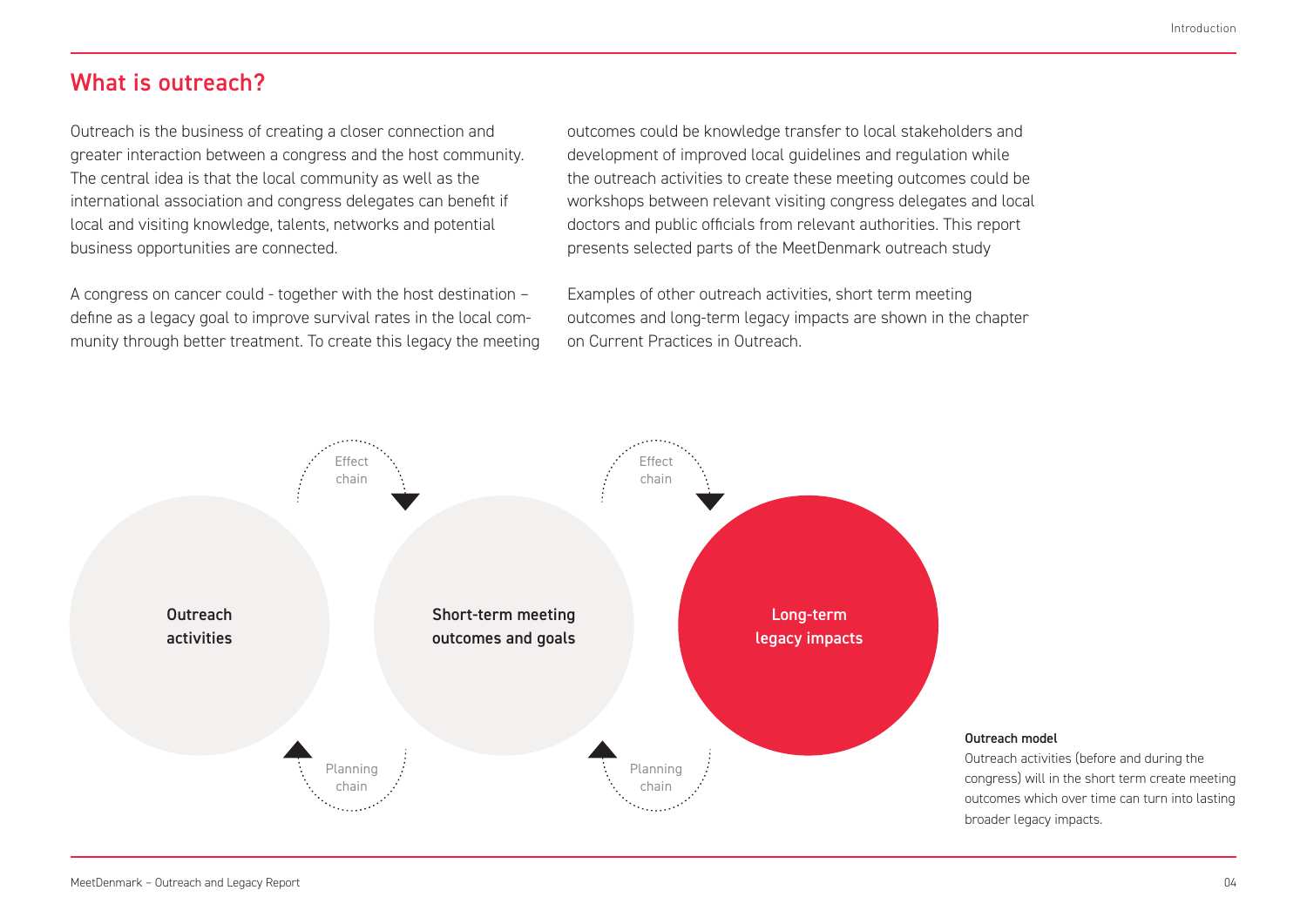### Objectives and vision

Denmark wants to lead. The goal is to develop strategies for enhancing the impacts of meetings. Some of the results and recommendations from the study go beyond this public version of the report.

### Objectives of the Outreach Project Vision

- New value creating model(s) of strategic partnership between conventions and destinations
- Danish global leadership in outreach as a value proposition for associations
- Danish competitive advantage (more convention business)
- Strategies for enhancing association legacies and sustainability
- Strategies for enhancing local/national social and economic impacts
- Deeper understanding of socio-economic value of outreach by local stakeholders

# A powerful nexus between destination goals and association goals.

Destinations and associations will define innovative partnership models, through meetings and congresses, aiming at creating value for both the participants and the local stakeholders.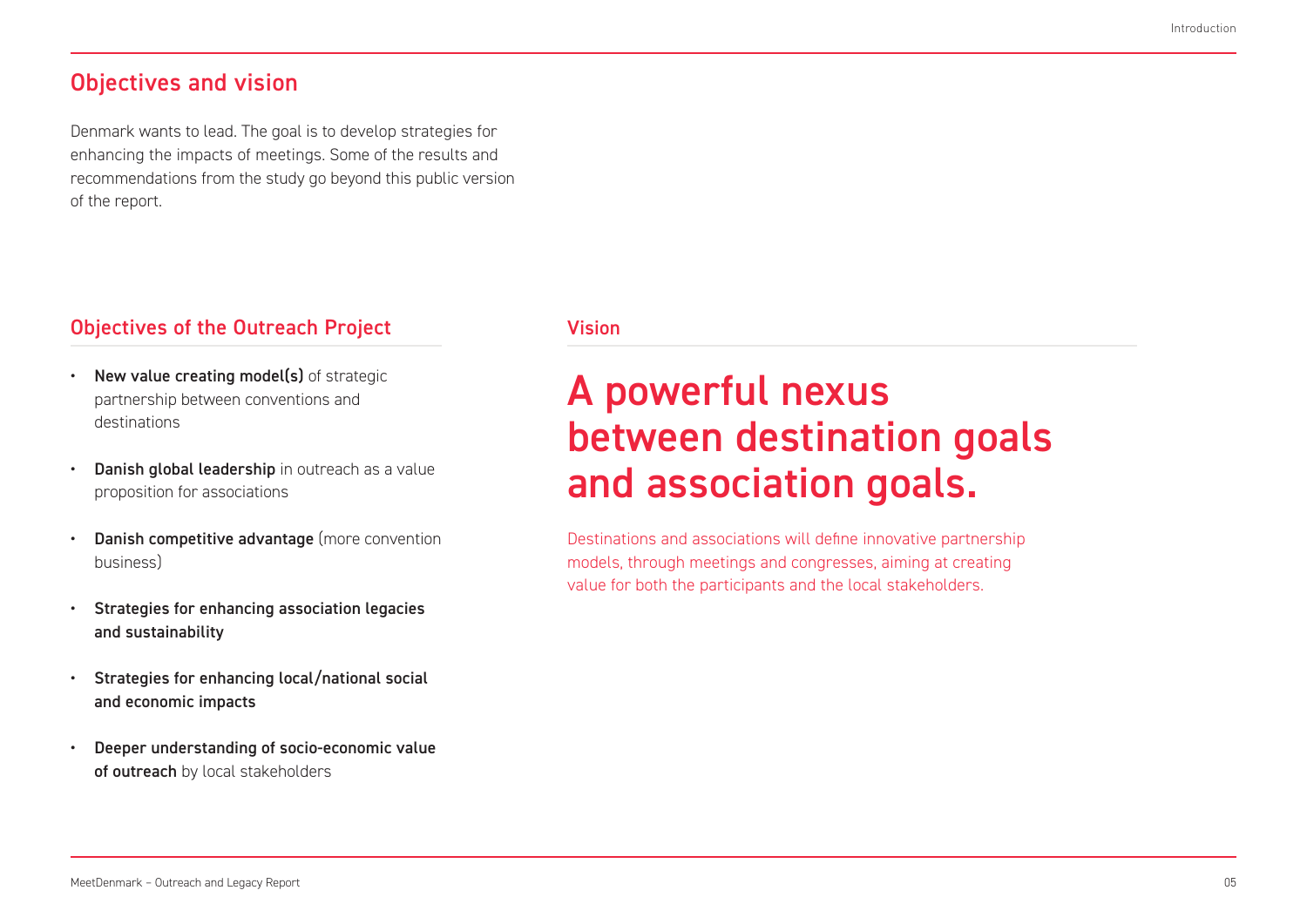### Methodology – Research Program

The study process included significant desk research to underpin the qualitative analysis. Over 40 interviews with associations, destinations and industry bodies allowed us to determine key issues and trends that underpin the findings. Finally additional interviews were conducted to establish best practices case studies.

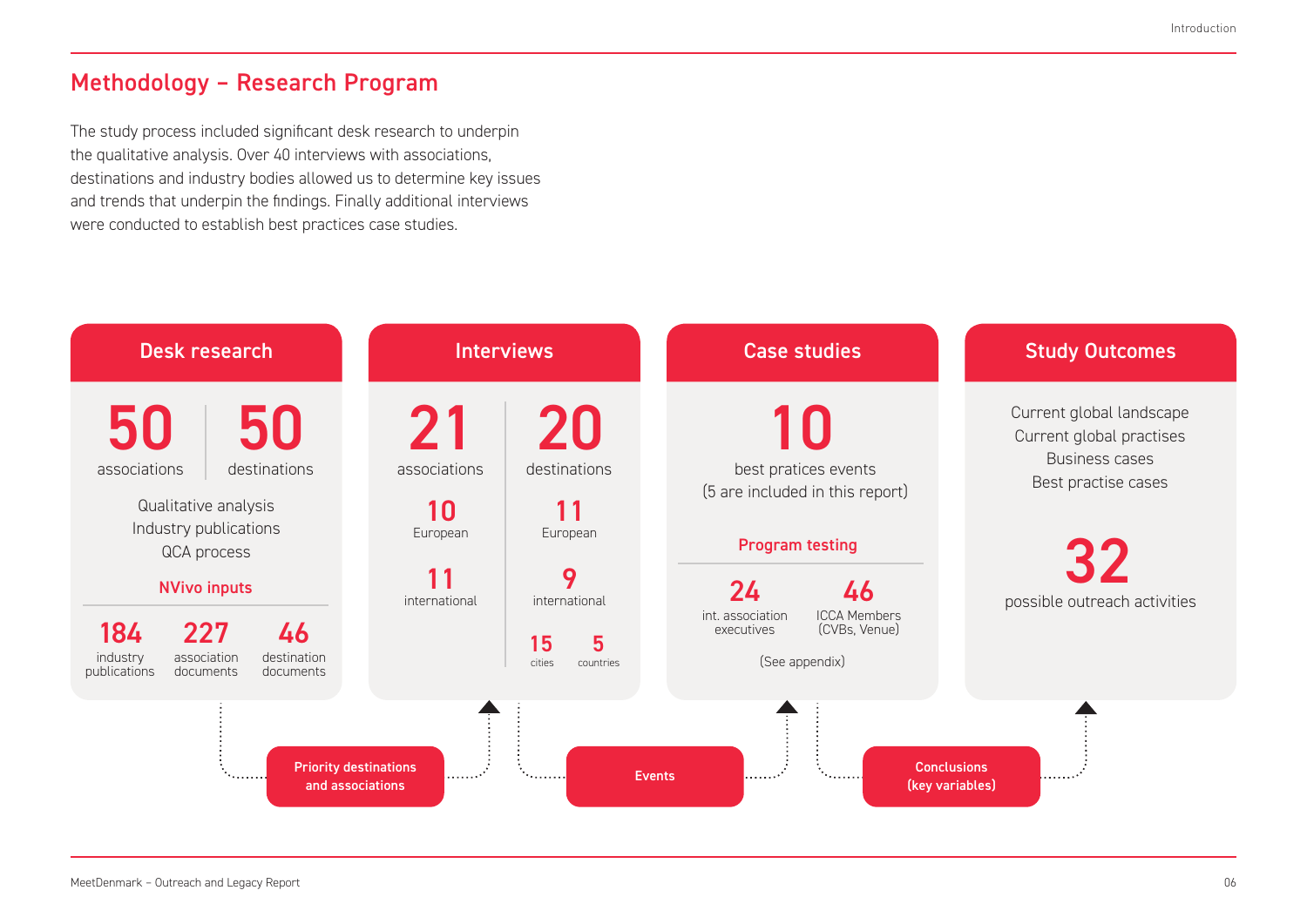### Content

Introduction 03

#### Current Global Landscape 08

- Current Practices in Outreach 17
- Business Cases 27
- Best Practices in Outreach 33
- Appendix Program Testing 39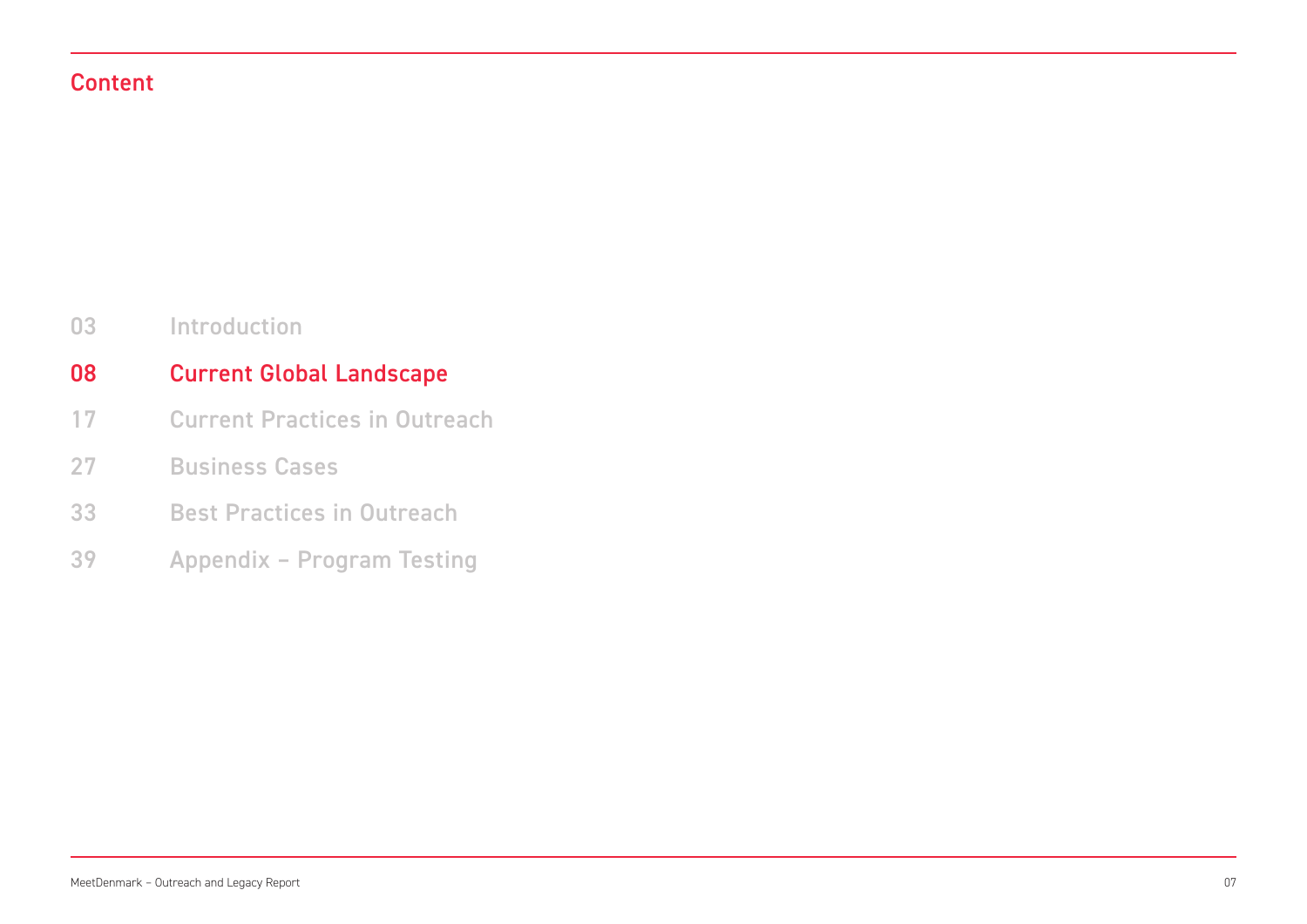### Focus on Outreach

Qualitative Analysis in NVivo, analysing over 500 publications by associations, destinations and industry publications and comparison of publications by type of organization.

### Focus areas



Talk more about knowledge and science creation, and about the efficiency of the networks adopting the scientific content.

Industry Publications make the link between associations and destinations in relation to socioeconomic development and a broader perspective of meetings and events as a stimulus for local growth.

Talk more about tourism and destination marketing. They also focus on the factors that can maximize the direct and indirect impact of meetings and events in terms of local spending.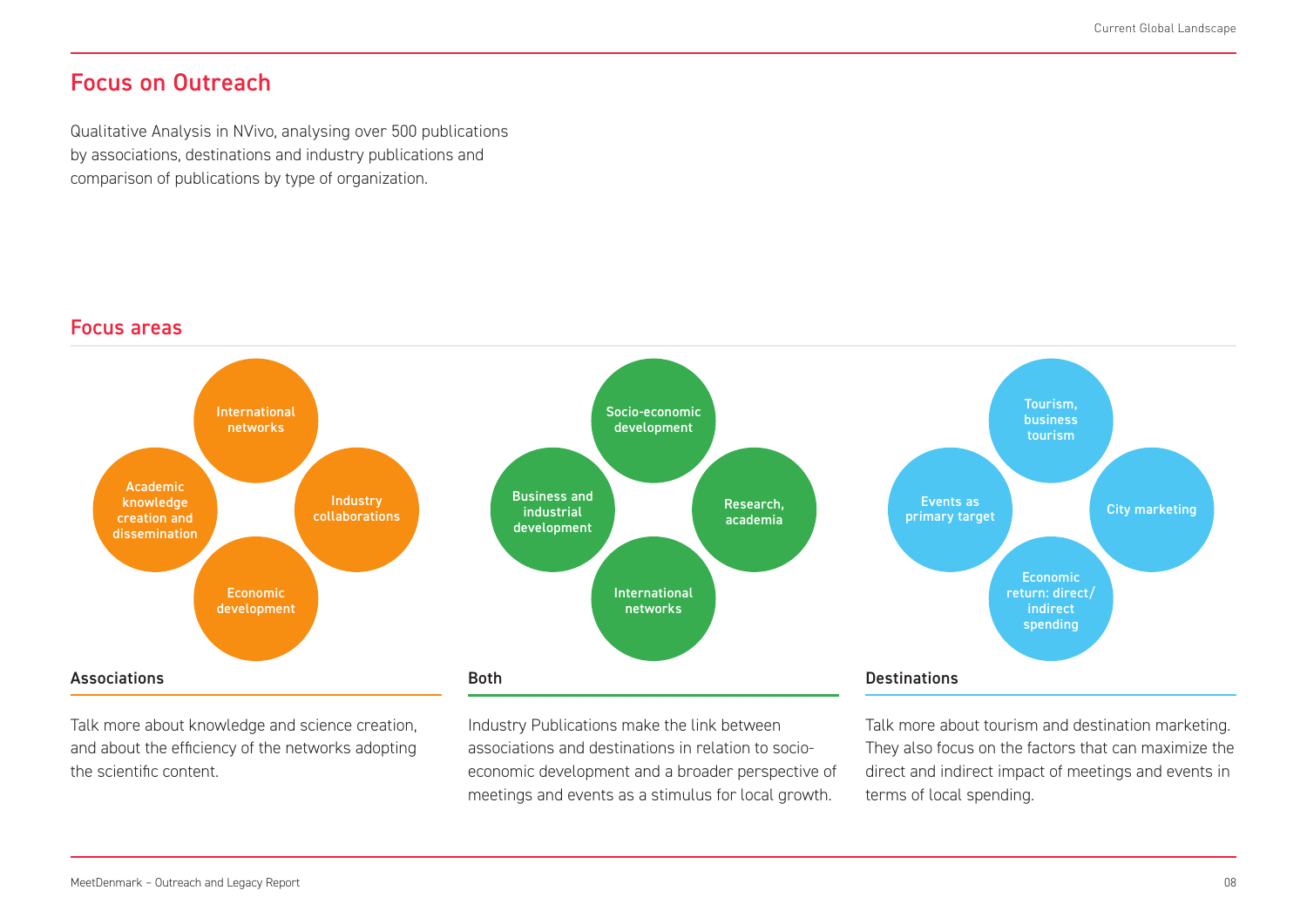### Outreach Drivers: online survey

(14 associations and 20 destinations)

Associations have a focus on content and networking, while destinations focus on local value creations. It is interesting to note that subventions do not seem to be considered as a critical focus factor for neither associations nor destinations.





Understanding the mission of the event is essential



### Associations **Destinations Destinations**

#### Associations put a higher value on

- Knowledge creation
- Community/networking
- Local industry support
- Making profits from meetings
- **Branding**
- Revenue attraction
- Economic development
- Driving innovation
- Local academic & professional networks (though conversely 63% of destinations feel that local academic networks are essential to organising the meeting, a view substantiated by only 30% of associations.)

#### Destinations put a higher value on

- Local academic & business collaboration
- Showcasing the destination
- The need for influencers & ambassadors
- The need for a local tourism strategy
- Strong community of members
- Driving change
- Investment attraction
- Labour attraction
- The view that planning outcomes & legacy is critical to success

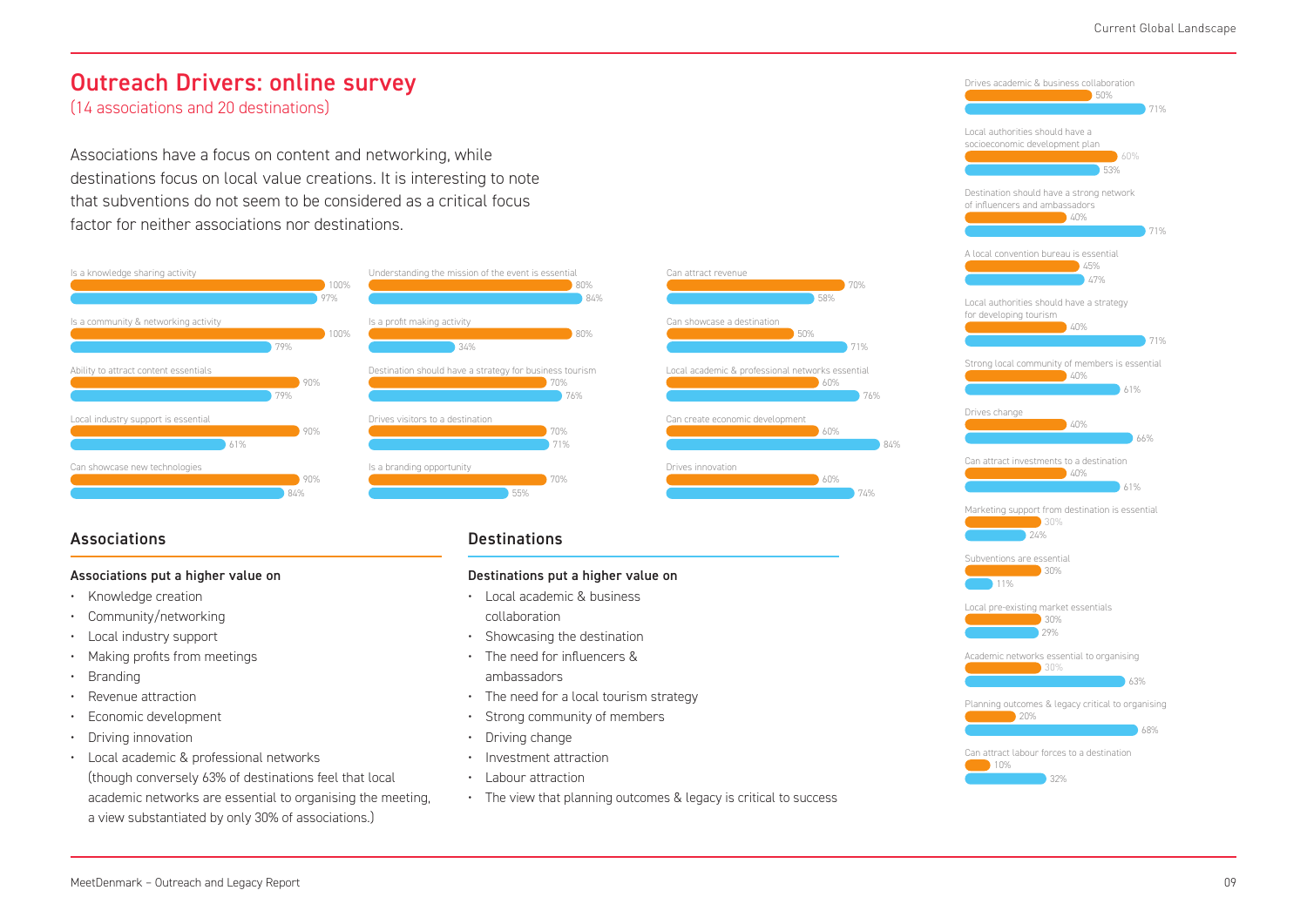### Dynamics of Outreach – Association Benefits: summary of interviews

(20 associations and 20 destinations)

When asked about sought outcomes from meetings for associations, both associations and destinations emphasised knowledge exchange, collaboration and audience experience.



### Associations

#### What do associations want

- Good scientific program (content)
- Minimise organisational challenges
- Position association as knowledge centre
- Advance collaboration
- Attract new members and partners

#### How are they getting it

- Presentation of new achievements
- Innovative programme
- Collaboration with local leaders
- Set up regional office
- Student & young scientists programs

### **Destinations**

#### What do associations want

- Platform for innovation
- Promote scientific & business collaboration
- Access to new technologies
- Improve local standards and innovation
- Increase number of participants

#### How are they getting it

- Connection with local academic, RD & business sector
- Local product showcase
- Local key note speakers
- Developing local support

### Both

#### What do both want for associations

#### • Knowledge Exchange

- Advancing the science
- Facilitate business partnering / networks
- Promote association's mission
- Connections with government
- Increase best practices
- Satisfaction for participants

Associations

Destinations

Both

#### How are they getting it

- Knowledge sharing
- Technical tours
- Attendance grants
- Influencing government policy
- Gov't/ministerial meetings
- Research collaboration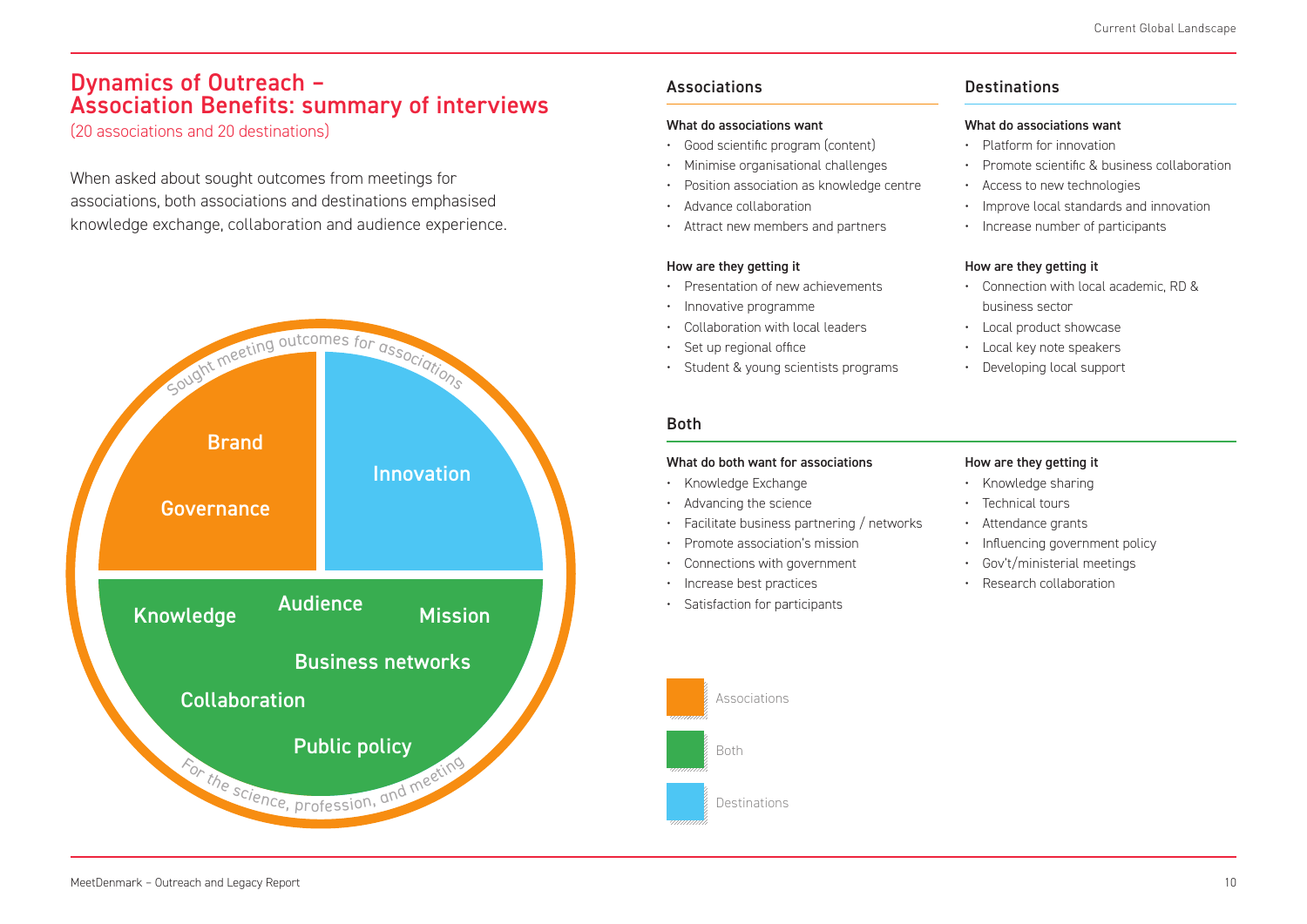### Dynamics of Outreach – Destination Benefits: summary of interviews

(20 associations and 20 destinations)

When asked about sought outcomes from meetings for destinations, associations spoke more about trade and building the local association community, while destinations appear to remain focused on tourism impacts and place promotion while also talking about building key industry sectors.



### Associations

#### What do destinations want

- Platform to promote local companies and expertise
- Build local association community
- Reputation and visibility in the region

#### How are they getting it

- Public exhibitions & demonstrations
- Destination showcase during the event
- Connection with local universities or RD centers and start up community
- Education for local stakeholders

#### Both

#### What do both want for destinations

- Place branding as center of excellence
- Research/scientific knowledge for local professionals
- Policy improvements

Associations

Destinations

Both

- Public awareness relative to the science
- Talent attraction

### **Destinations**

#### What do destinations want

- Economic Impact (tourism ROI)
- Build and promote key industry sectors
- Promoting local culture/history
- CSR activities for local community
- Health outcomes
- Attract associations to open regional HQs

#### How are they getting it

- Technical tours
- Side events
- Matchmaking programs
- CSR / charity activities
- Improve local delivery

#### How are they getting it

- Media campaigns
- Public events / cultural events
- Community Awareness
- Ministerial meetings
- Student & young scientists programs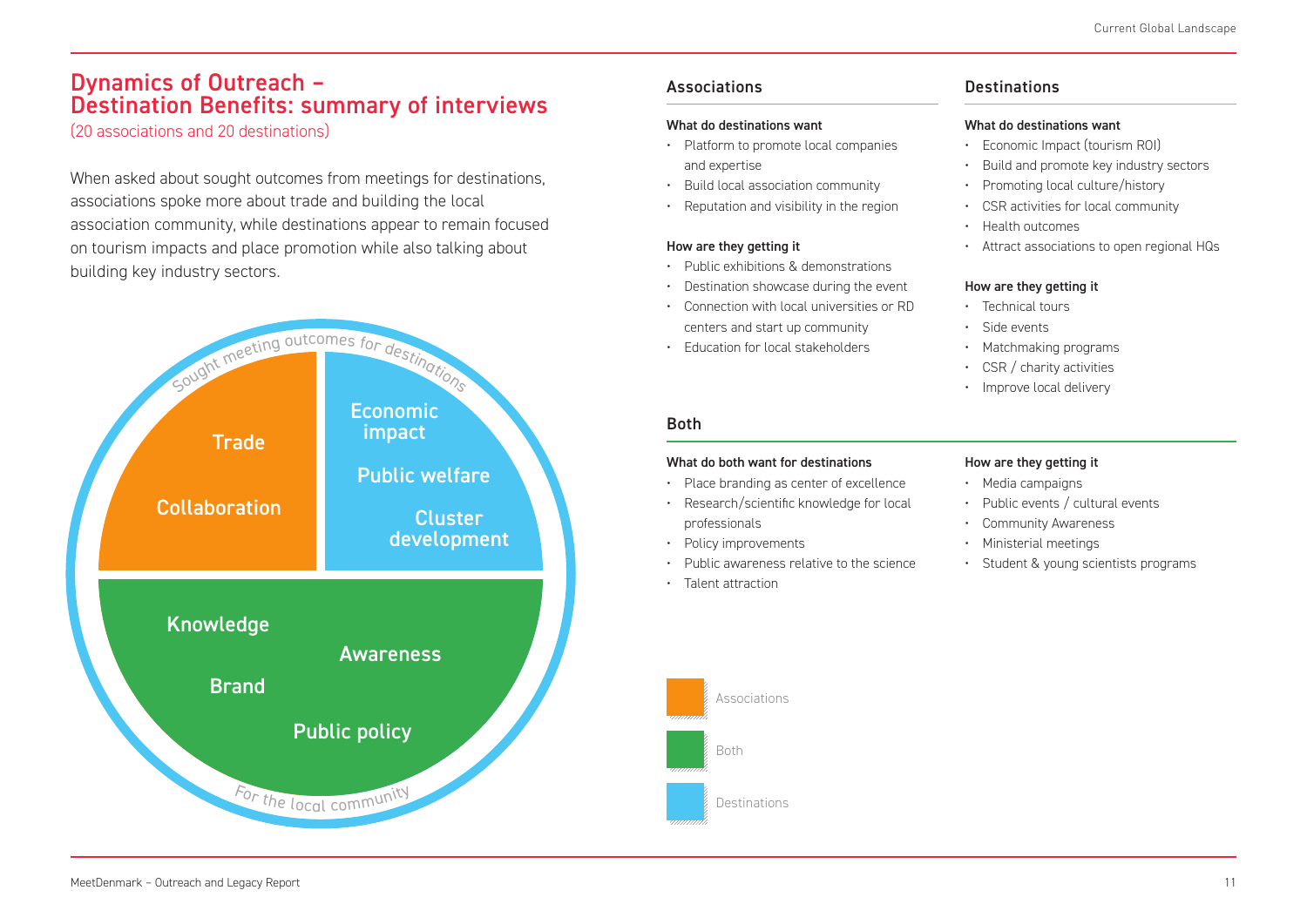### Outreach Financing

Both associations and destinations consider the most obvious sources - sponsors, city government, subvention, and the destinations and associations themselves. Associations are more apt to look to higher level government sources and philanthropic organisations.



### How Associations and Destinations Approach the Financing of Outreach Activities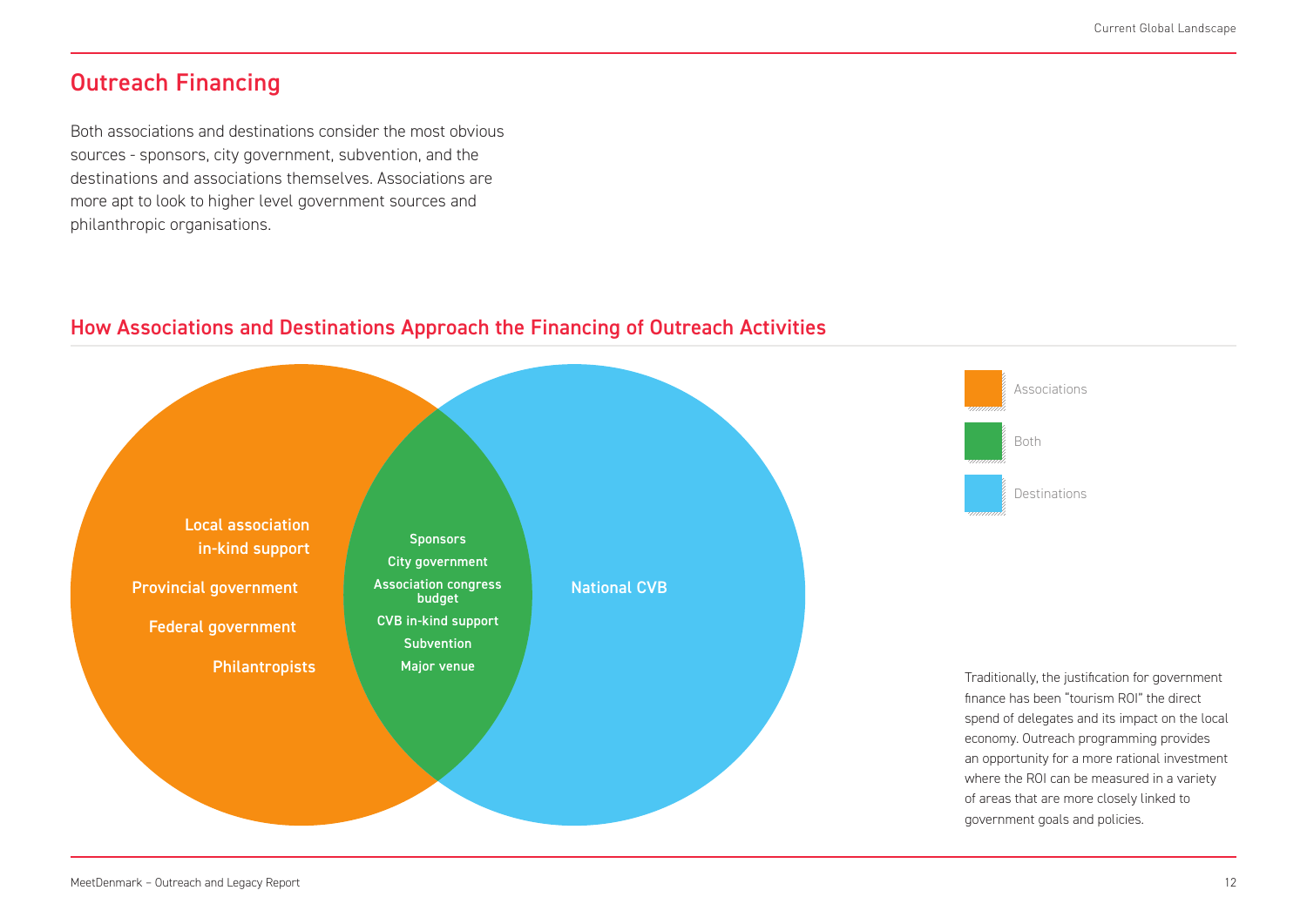### Outreach Stakeholders

Both associations and destinations identified a wide range of local stakeholders as well as the national government. Associations were more focused on political organizations, sponsors, their local affiliates, community groups and patients. Destination were more focused on their local constituents and business partners.

### Association and destinations perceptions in relation to the stakeholder community

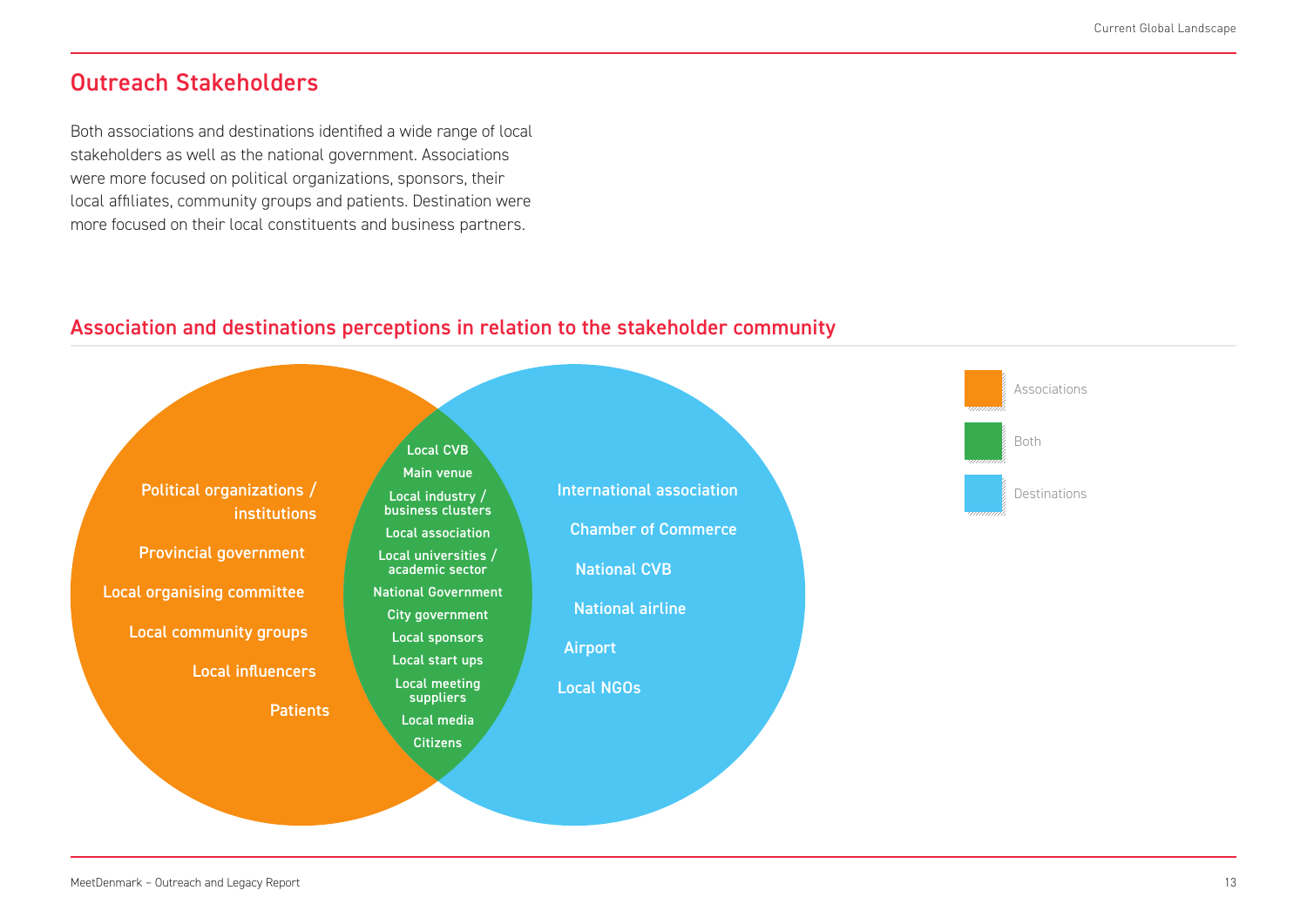### Outreach Success Drivers

Beyond the high-level elements like content, knowledge and collaboration, association responses related mostly to destination delivery issues. Destinations spoke of exploring common interests and community related content.

### How Associations and Destinations View Success Drivers

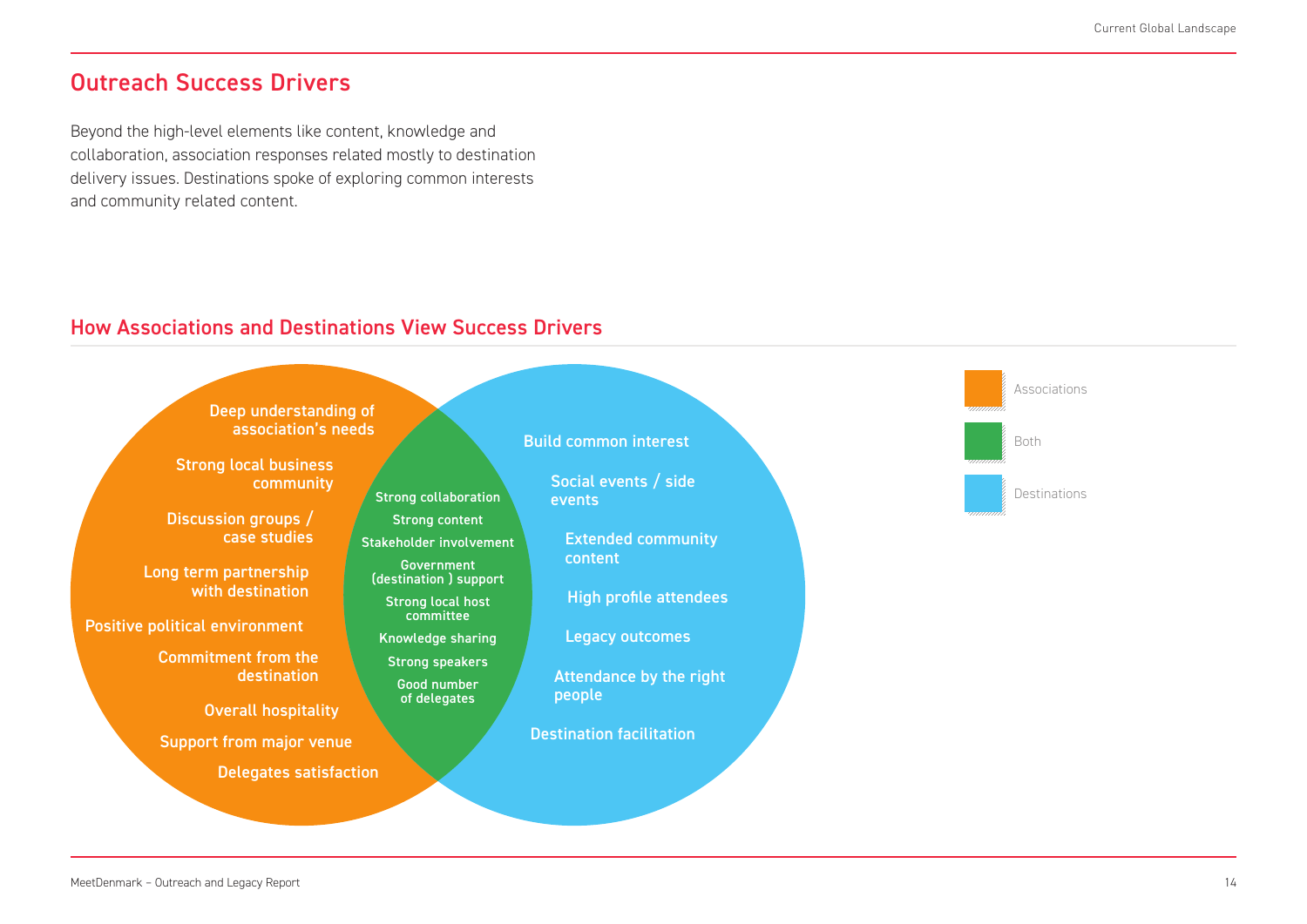### Outreach Measurement & Organisation

In pursuing outreach activities, the general state of the art is that associations are proactive and destinations are reactive and in both instances measurement is limited.

### The State of the Art in Outreach Programming and Measurement

#### Associations Destinations

Associations are formulating their own approaches to legacy programming. Preliminary findings are that their approaches are most often ad hoc – they have legacy goals, but their efforts to effect outcomes are changing and evolving.

As a result, most associations have limited measurement processes when it comes to legacy outcomes.

There appears to be very little consistency in how destinations are seeking to leverage legacy outcomes. Destination efforts seem to be more reactive to association led outreach rather than having clearly formulated programs of their own.

Destinations are still predominantly measuring and reporting hospitality related economic impacts, and we are not seeing evidence of destinations measuring broader community impacts. Destinations are definitely thinking about that, but are struggling for solutions and direction.

Given that most destinations are resource limited and under pressure to deliver core programs (sales, marketing, event servicing) only the better resourced destinations would be making progress on developing outreach strategies. It is likely, even then, that progress will be slow and not comprehensive.

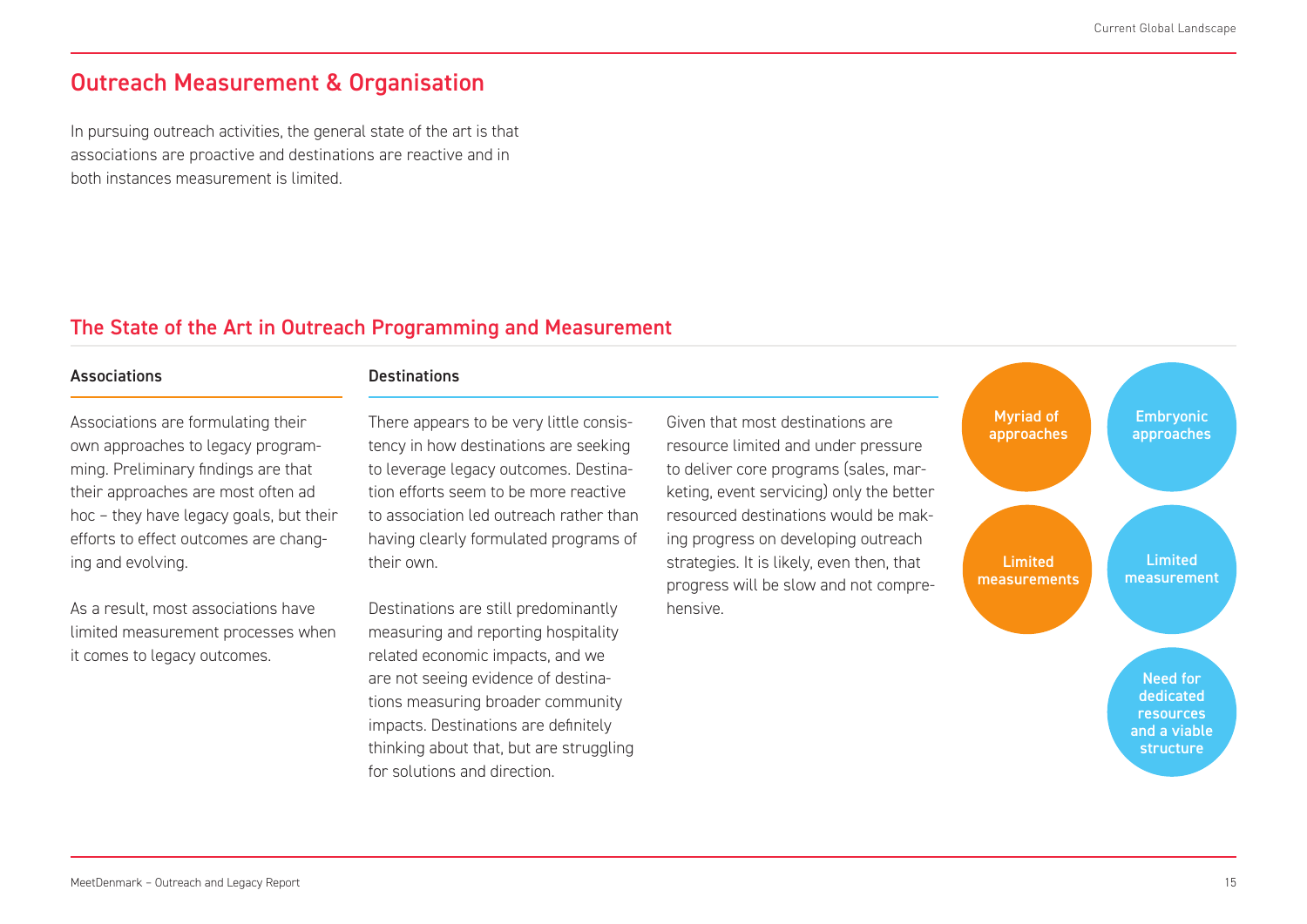### Content

- Introduction 03
- Current Global Landscape 08

#### Current Practices in Outreach 17

- Business Cases 27
- Best Practices in Outreach 33
- Appendix Program Testing 39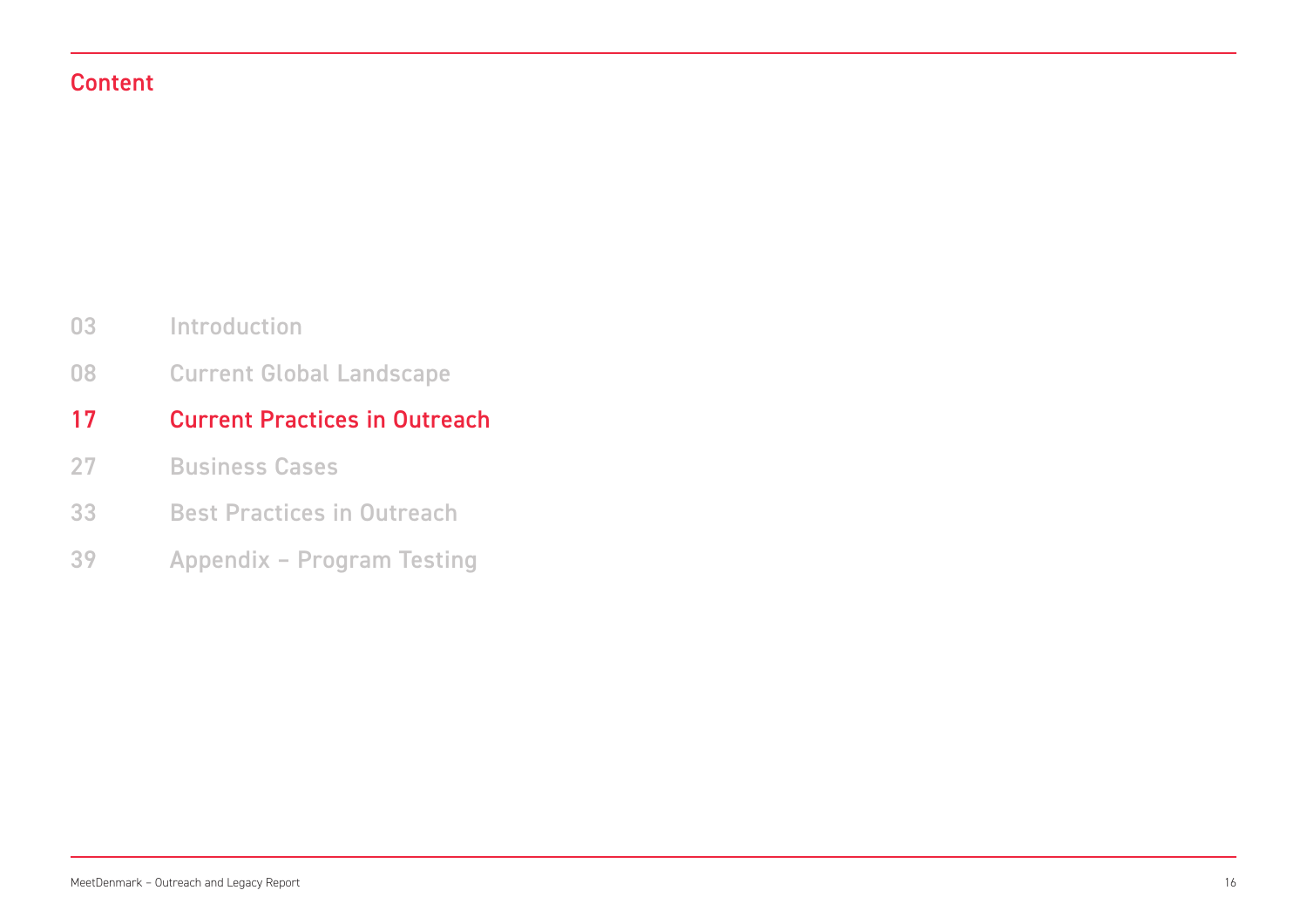## Synergies of Outreach (1/9)

Typical local support includes sponsor development, attendance promotion, subvention and the work of local host committees. Danish destinations might consider forming local program committees to engage and activate more stakeholders and to enhance delegate experience and create creative platforms for innovation.

# Long-term legacy impacts Successful meeting (Association driver) Meeting destination brand (Destination driver) Primary benefit flow

Host community

driving successful meetings

Sponsor development

Host committee support

**Outreach** activities

Local program committee coordination

Attendance promotion

**Subvention** 

Connection to local sponsers

Short-term meeting outcomes and goals

Strong involvement of local association

Increase number of participants

Attendance grants young / developing world attendees

Promoting local culture history

Platform for innovation

Planning chain

Effect chain

> Planning chain

Effect chain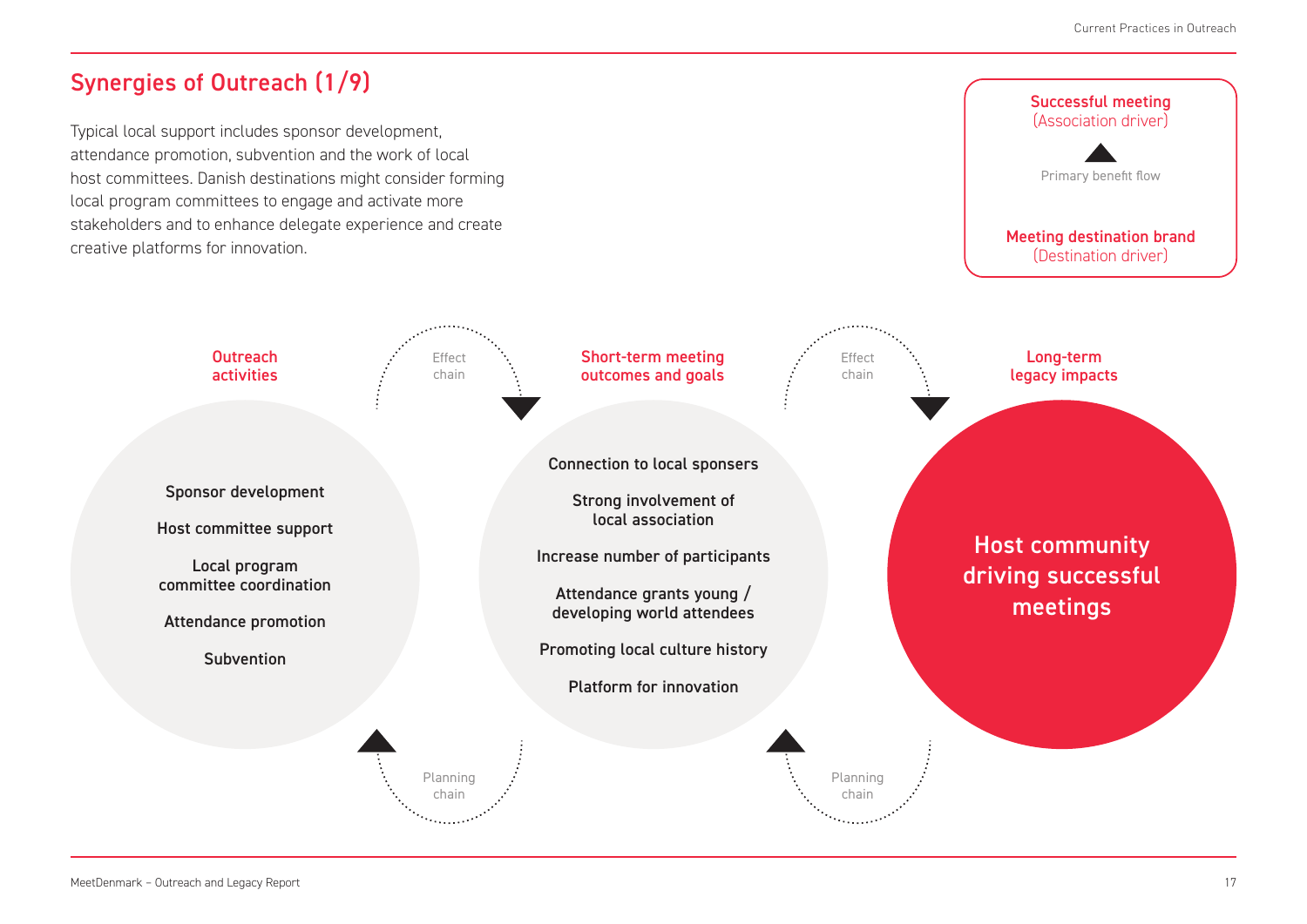## Synergies of Outreach (2/9)

Local speakers

**Outreach** activities

Technical tours

Advance research matching

Most common activities would be the sourcing and provision of local speakers and development of technical tours. Danish destinations might also develop advance matching programs to encourage research links between international attendees and local researchers and R&D institutions.

> Effect chain

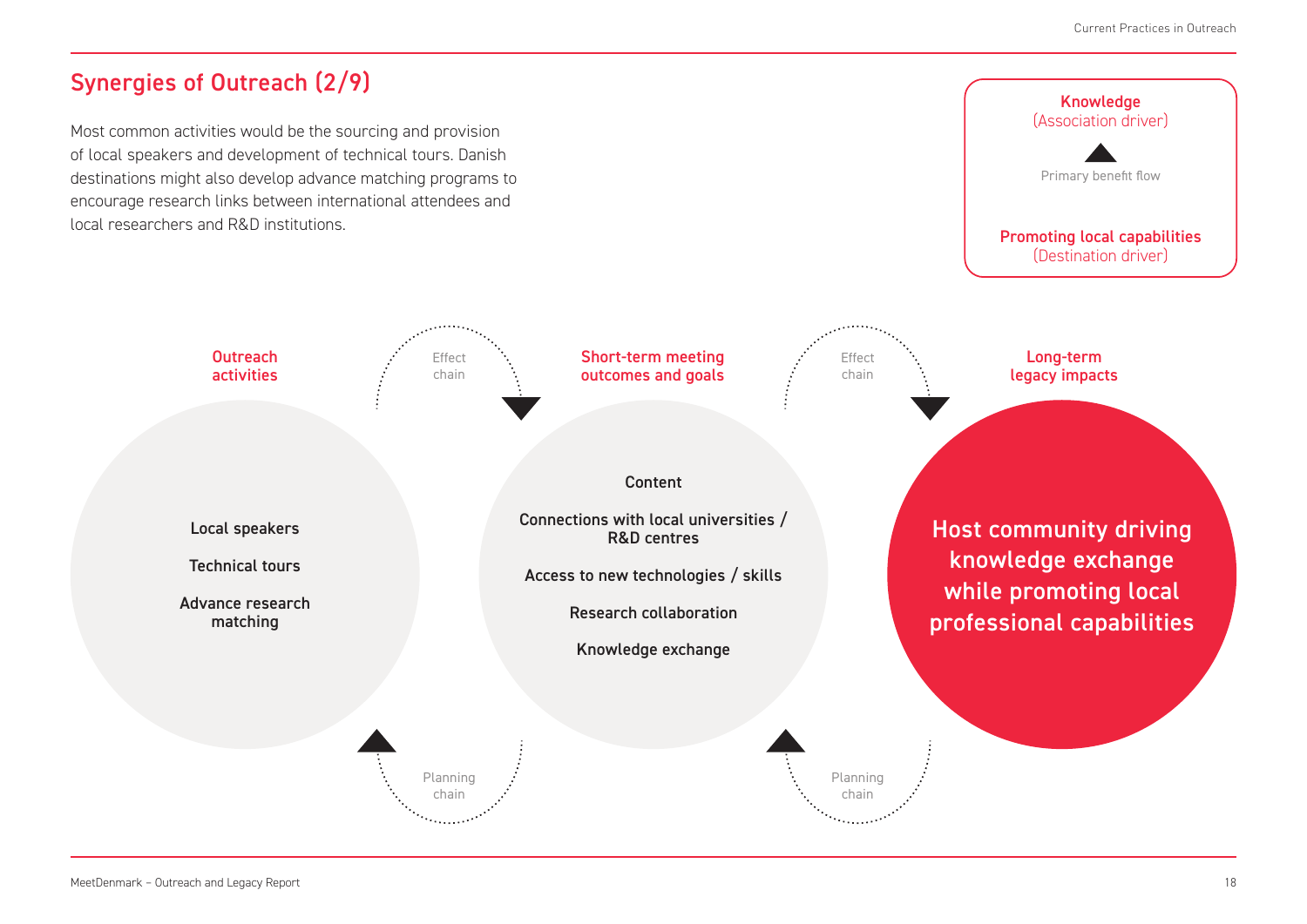### Synergies of Outreach (3/9)

Attendance promotion by CVBs is becoming a more common service. Focusing also on local attendance promotion, the destination can tie local professionals into a global network. A differentiating offer for Danish destinations would be active coordination of ancillary events which achieve a deeper engagement within the local professional community.

> Effect chain

Planning chain

Local attendance promotion

**Outreach** activities

Ancillary events coordination

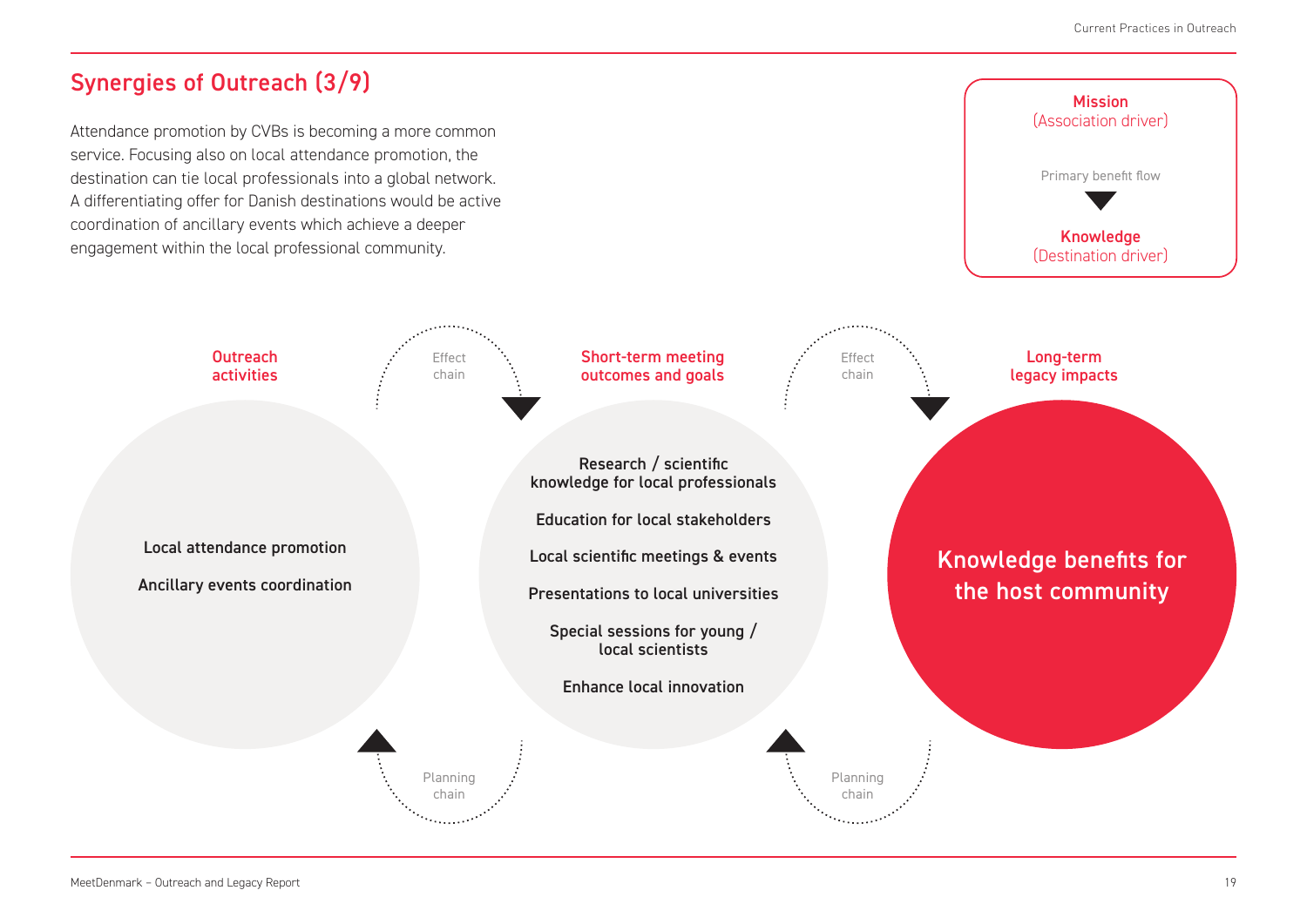## Synergies of Outreach (4/9)

Local content coordination

**Outreach** activities

Standards task force (professionals and governmental)

Host prospects from related associations

Engage local corporations in hosting and content

Jobs fair coordination

Destinations typically take a passive role in content development, mostly by supporting local host organisations that devise technical programming. Danish destinations could add value by taking a more active role. The outreach initiatives listed below could also add powerful sources of differentiation.

> Effect chain

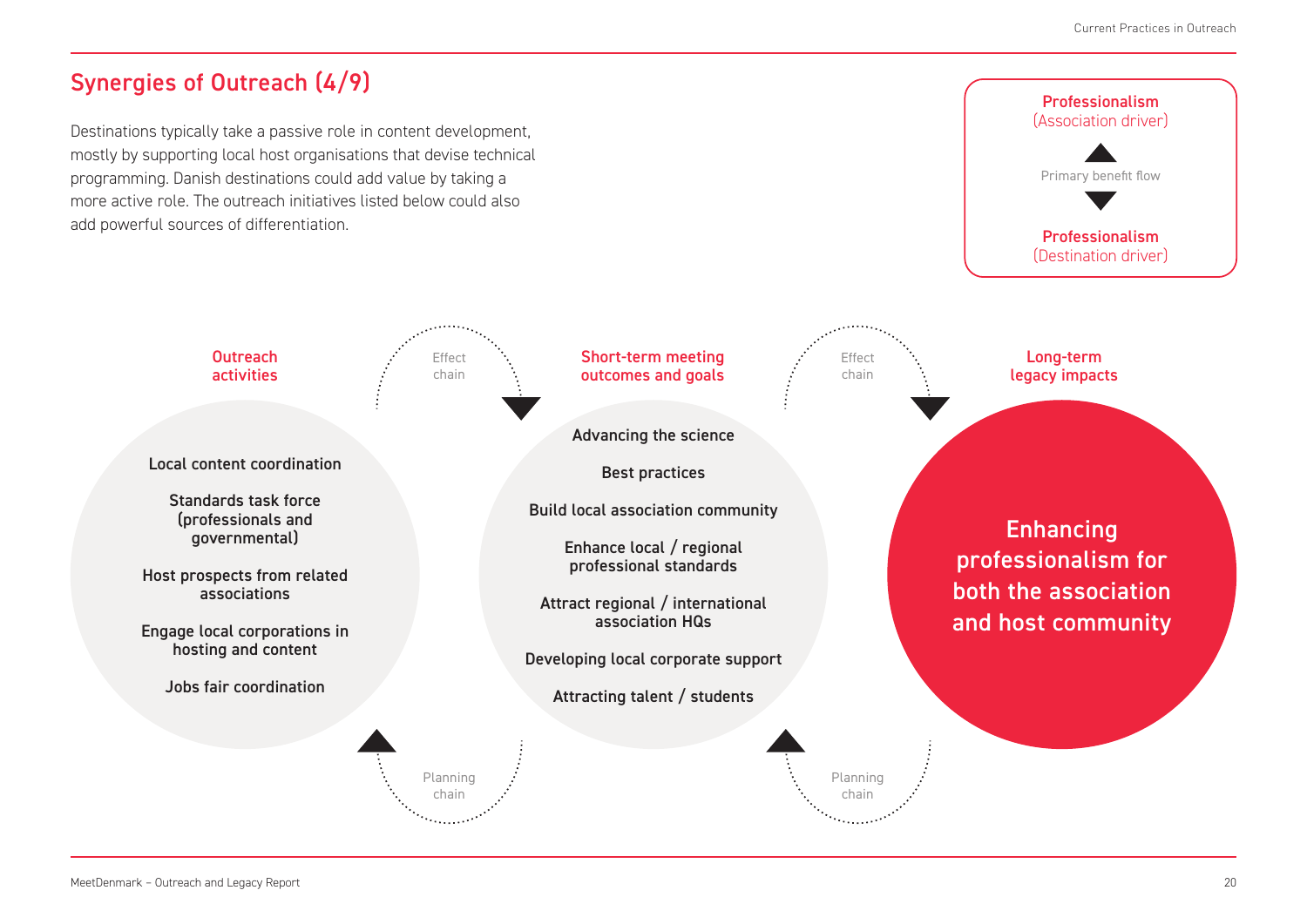## Synergies of Outreach (5/9)

Network clinics

**Outreach** activities

Business matching service

Stand coordination

Matching investors to related ministries

Advance business matching is a whole new area of potential focus. A concerted effort at connecting international researchers, investors and business people with local counterparts and related ministries could have a significant impact on meeting legacies for both delegates and the host community.

> Effect chain

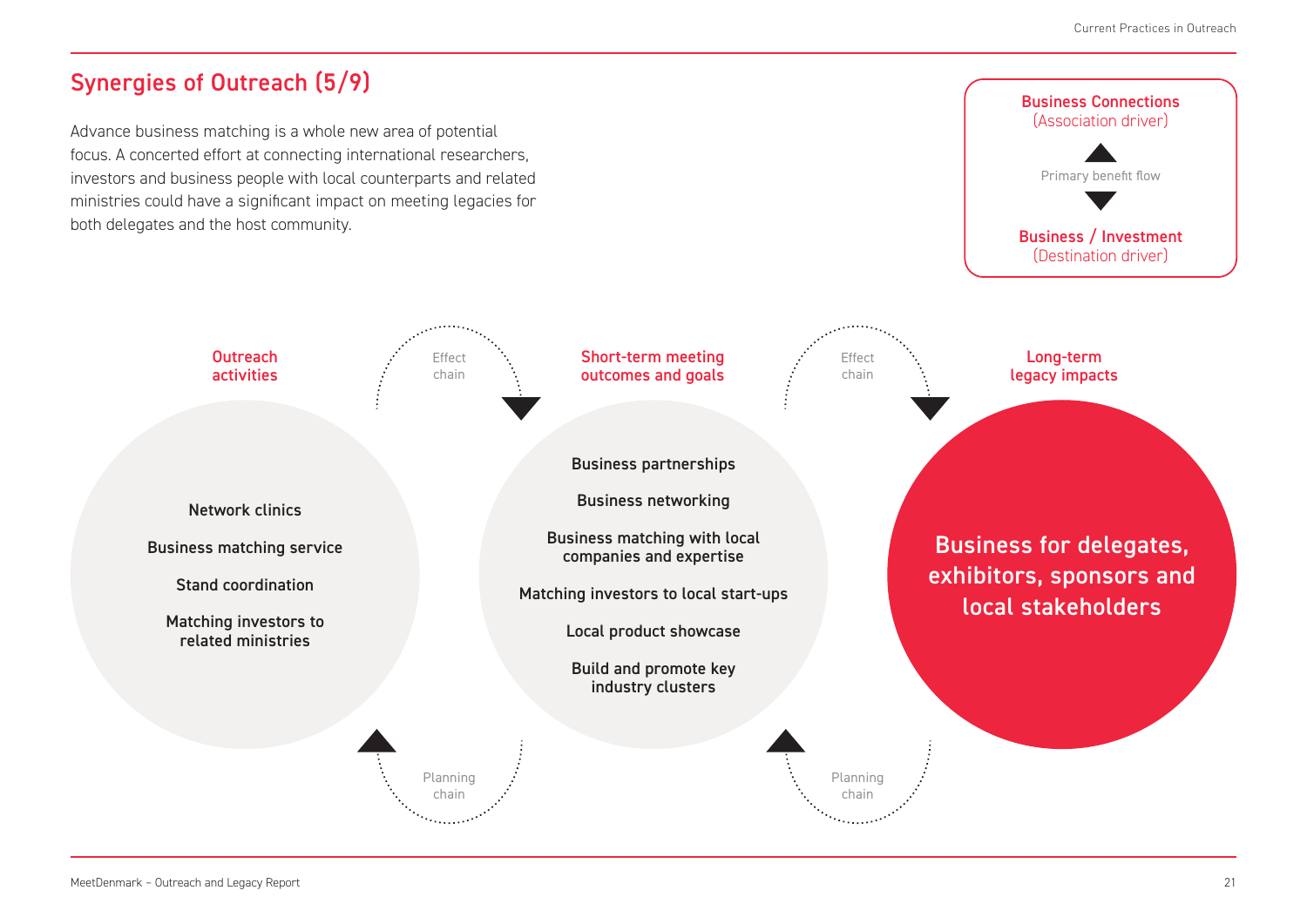## Synergies of Outreach (6/9)

Ministerial meetings

**Outreach** activities

Government program committee

Event / government goals alignment

Government engagement in meetings is often limited and ad hoc. A more focused effort to align government and meeting goals would provide a gateway to positively influence policy and also to build whole-of-government interest in the potential of association meetings to enhance policy outcomes.

> Effect chain

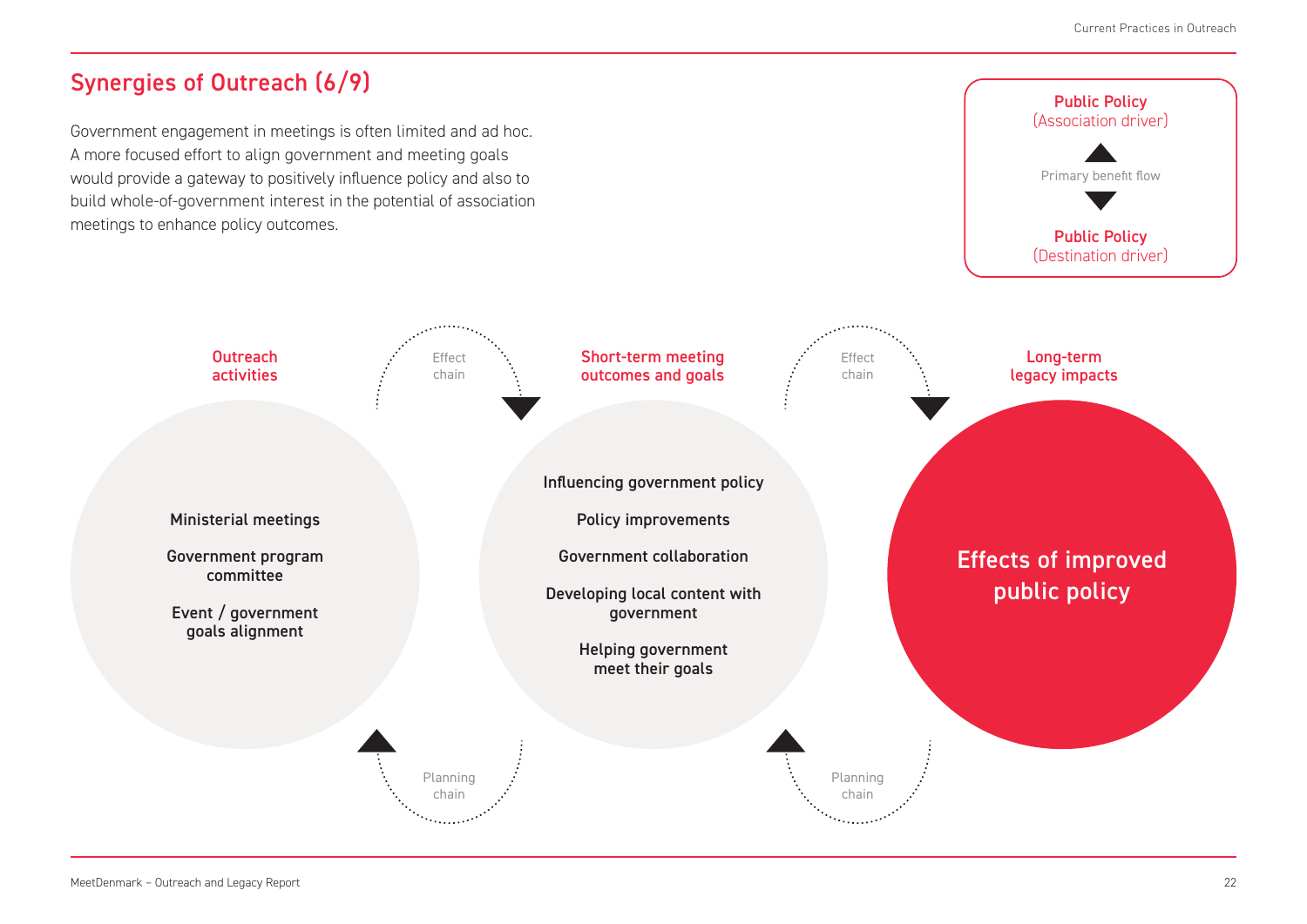## Synergies of Outreach (7/9)

Staging Newsworthy Events

**Outreach** activities

International Media Support

Development

Securing / Hosting Luminaries

While many destinations may support meetings in terms of enhancing local media coverage, few would find a way to lift the meeting's profile regionally or internationally. Danish destinations could be far more pro-active in this regard, being creative in terms of staging media events, developing feature material and hosting "big name" celebrities.



Planning chain

Effect chain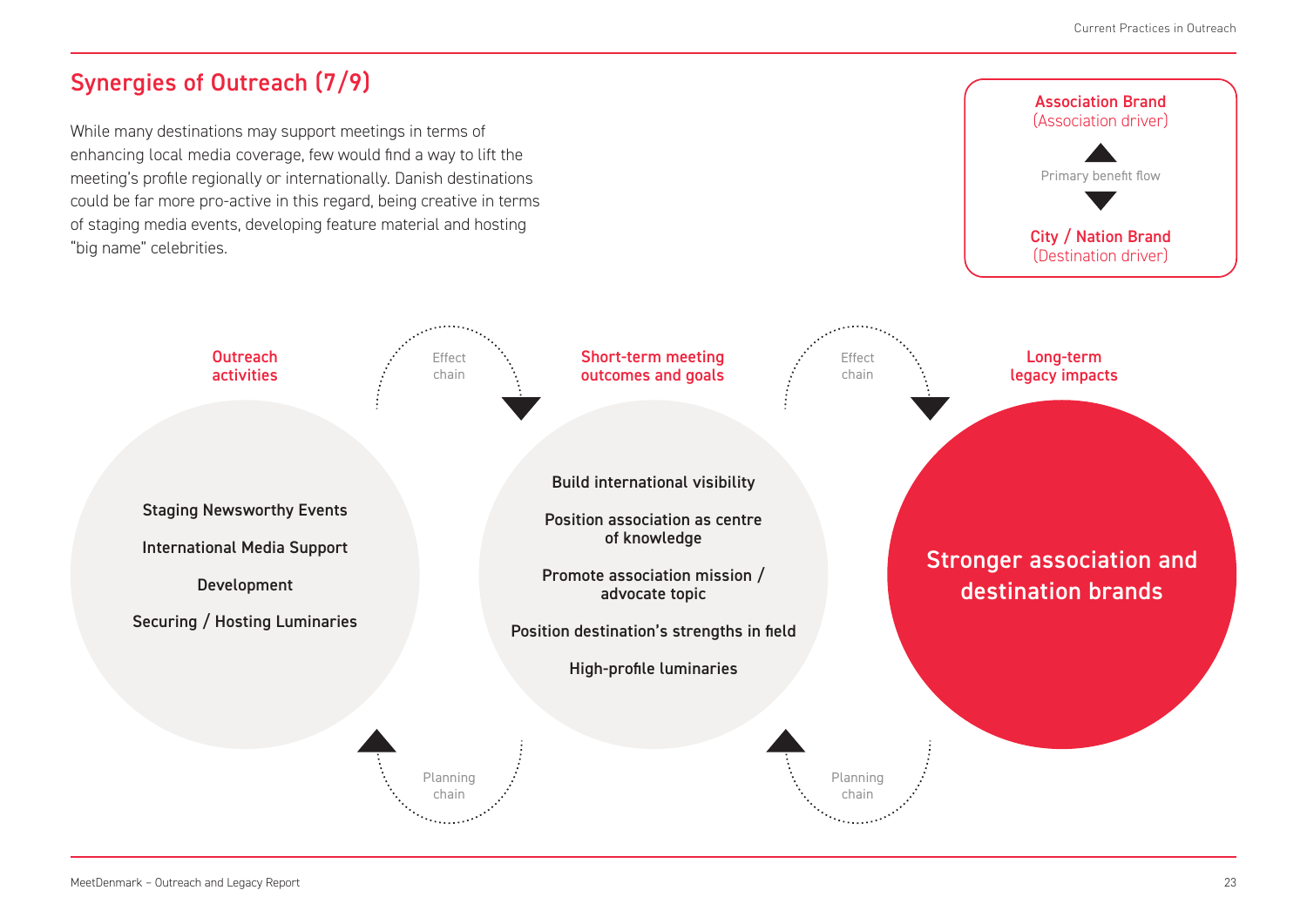## Synergies of Outreach (8/9)

Local Media Support

**Outreach** activities

Show Production Support

Community Event Coordination

Most destinations will provide basic local media support for meetings. Danish destinations could look to developing public exhibitions and community events as a way to drive higher levels of public engagement and public awareness for the important issues being addressed by visiting associations.

> Effect chain

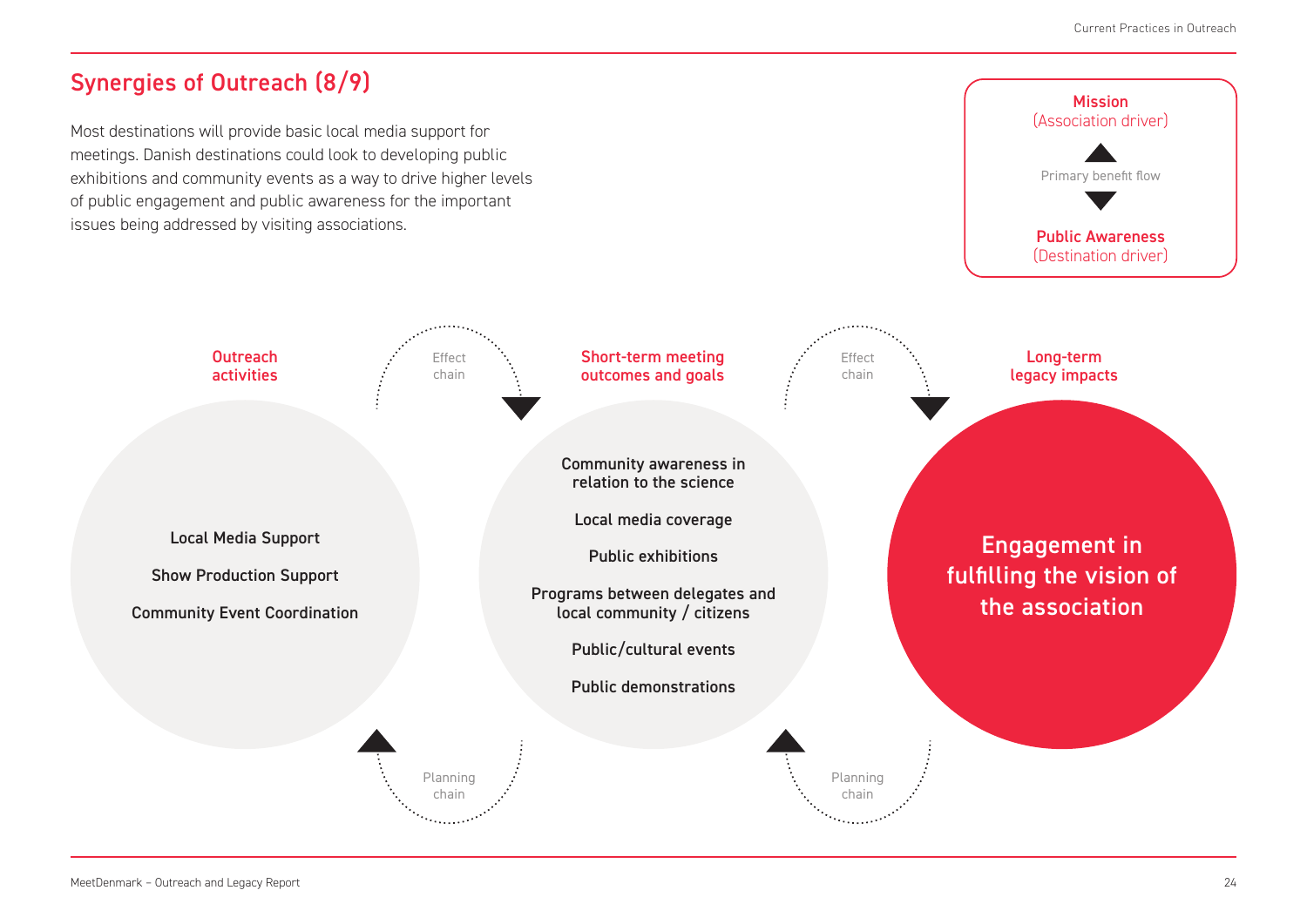## Synergies of Outreach (9/9)

Measurement process

**Outreach** activities

Project office

Local coordination

Most destinations would support an association's CSR activities in a limited and reactive way. Danish destinations could be more pro-active and creative and offer professional coordination for programs designed to achieve higher public welfare benefits for the community.

> Effect chain

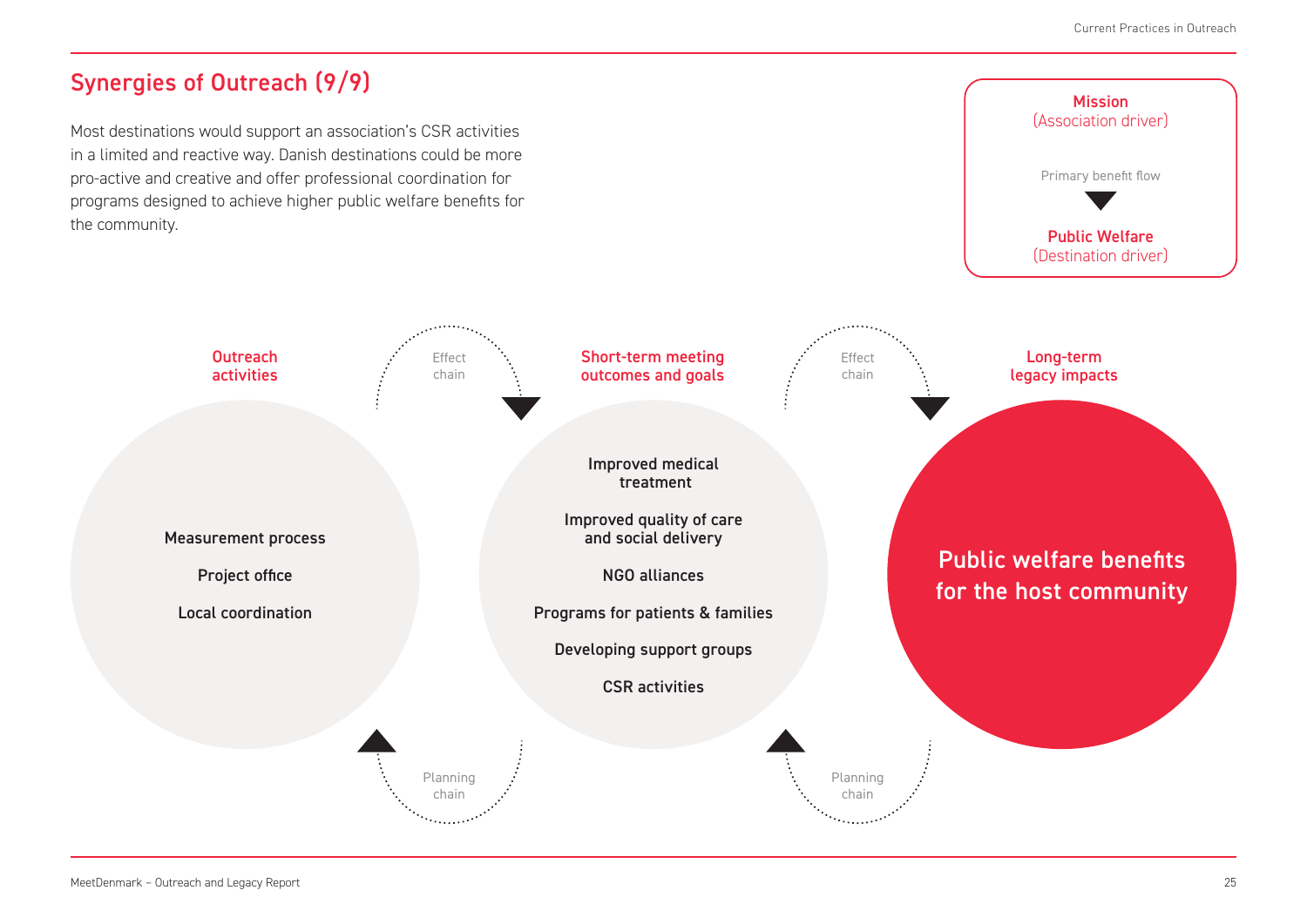### Content

- Introduction 03
- Current Global Landscape 08
- Current Practices in Outreach 17

#### Business Cases 27

- Best Practices in Outreach 33
- Appendix Program Testing 39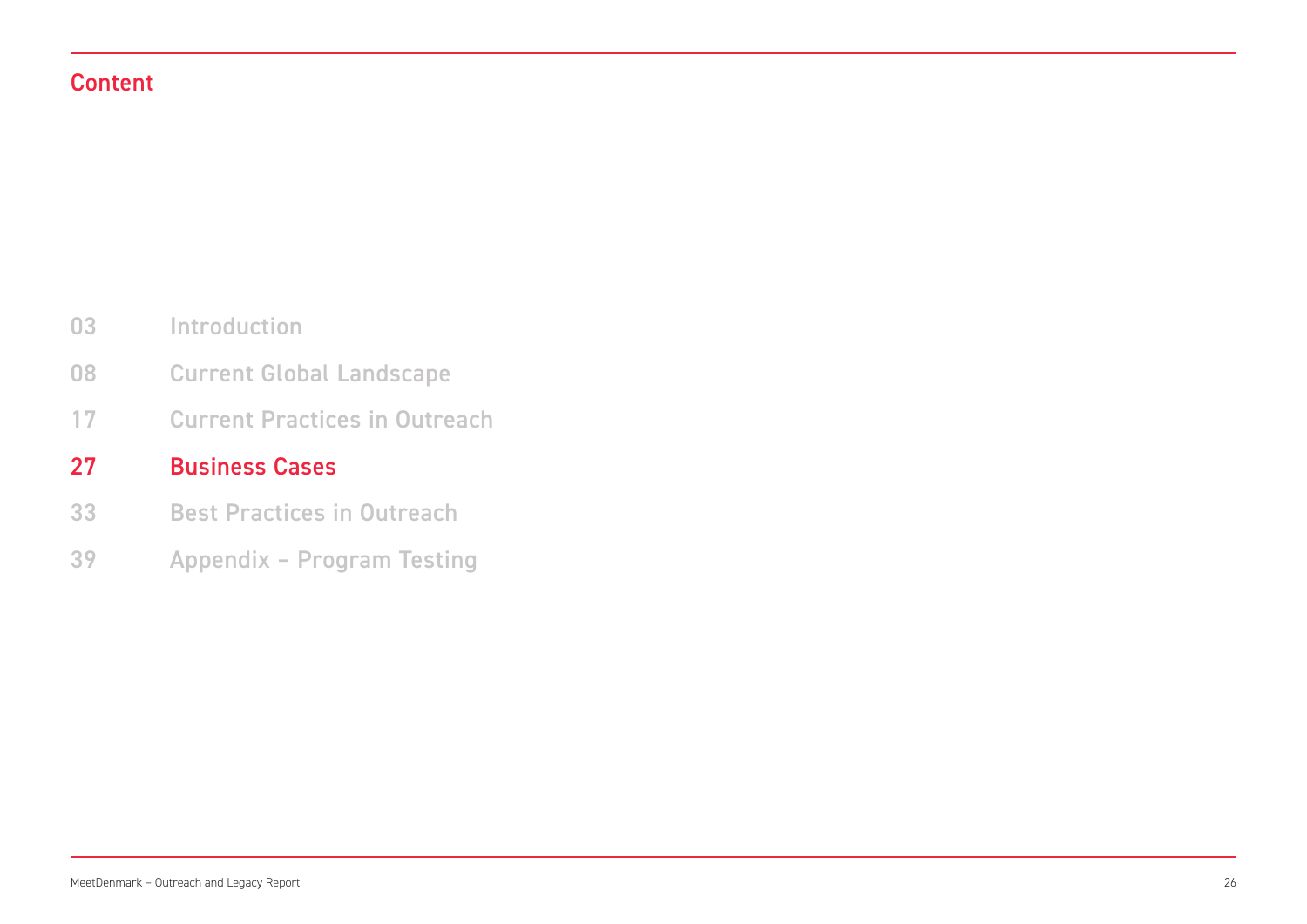### To Meeting Planners

While traditionally focused in meeting procurement, outreach proposals could help increase the value transferred from a destination to the meeting and vice versa, looking at maximizing the reciprocal impact. Meetings that plan the outreach program are meaningful and contribute to the socio-economic development of the destination and to the growth of the meeting planning organization.

Meetings as catalyzers - matching between local and international business networks and the meeting itself.

#### **Mission alignment**

Impact – definition of the drivers that can increase the impact of the meeting on the destination.

Measure – definition of a methodology to measure impact, aiming at "making a difference" for the ultimate customers (patients, consumers…)

Strategic Partnership- attention to defining long term agreements, beyond the meeting itself, to meet common objectives of impact and or growth.

### **Corporate outreach Excellence in meeting procurement Corporate Government influence**

Procurement – priority attention to identifying the local providers that meet the highest international standards and help maximize the financial result of a meeting

#### **Science**

Academia – engagement with universities & R&D centres to stimulate and support science making.

Talent acquisition - early scouting of potential scientific leaders to be involved in international networks.

Relationship Building – participation in engagement processes between event and government, including goal alignment, program committee and ministerial meetings to advance the cause promoted by the meeting planners.

#### Community outreach

Exposure – awareness increase with adjacent audiences and stakeholders.

Networking – enhancing the networking experience, based on the scientific and academic knowledge developed by the destination.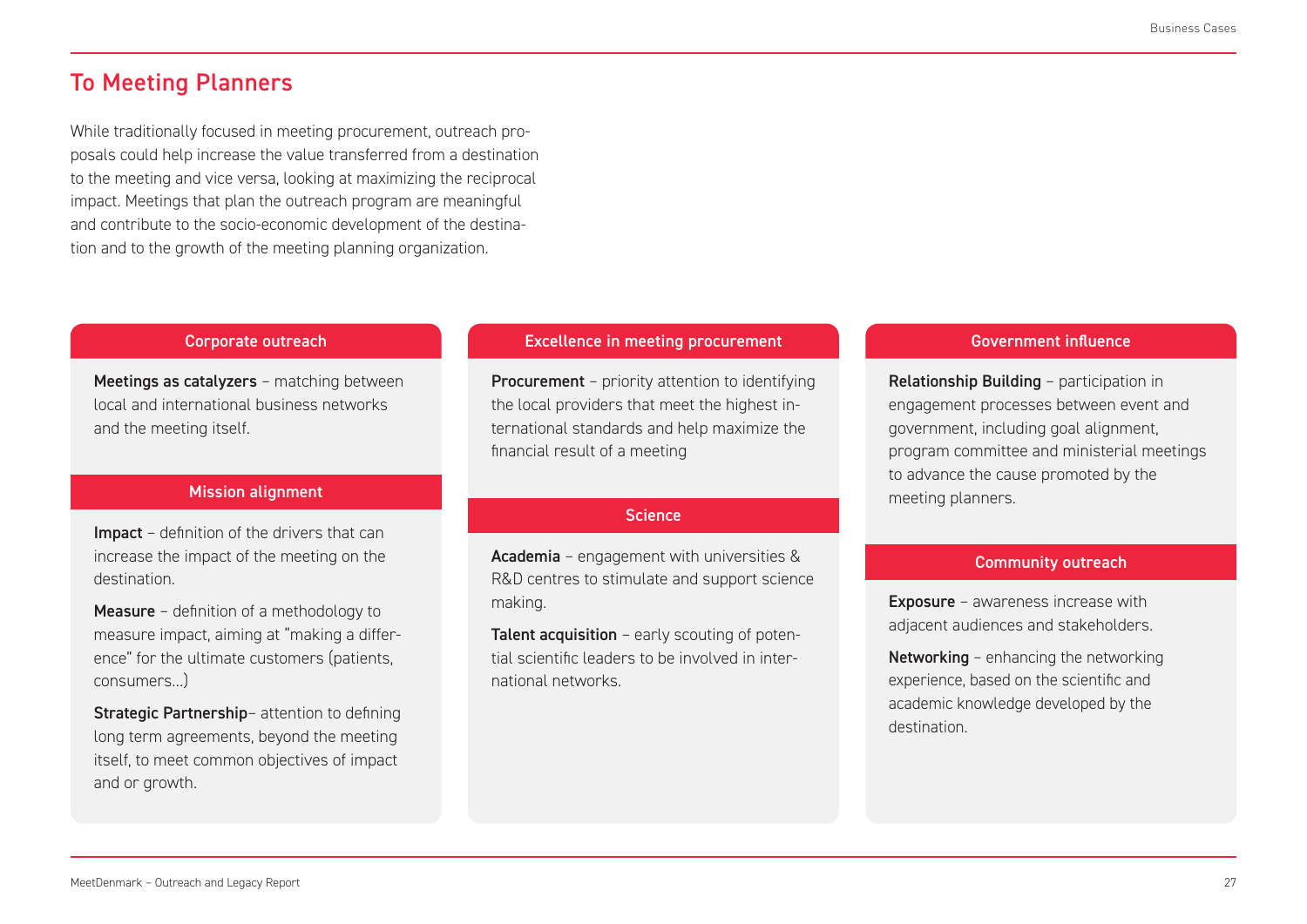### To Government Funders (1/2)

The Outreach program aligns well with government goals. Key benefits will be strong community engagement, more FDI, industry and professional development and improved social and economic outcomes.

many benefits  $\Box$ Outreach drives beyond tourism

Attract more international conventions Strong community engagement Stronger Danish civil society Enhanced professionalism / standards Foreign Direct Investment (FDI) Industry cluster development Improved health delivery / public welfare Enhanced social and economic legacies Policy enhancements Supports ministerial goals Stimulation of knowledge & creative economy Global promotion of local capabilities Stronger research links Knowledge exchange Talent attraction Global trade and intellectual networks Local & international media coverage Stronger local and national brands

Hosting the convention is *not* the outcome

Hosting the convention + Outreach produces these outcomes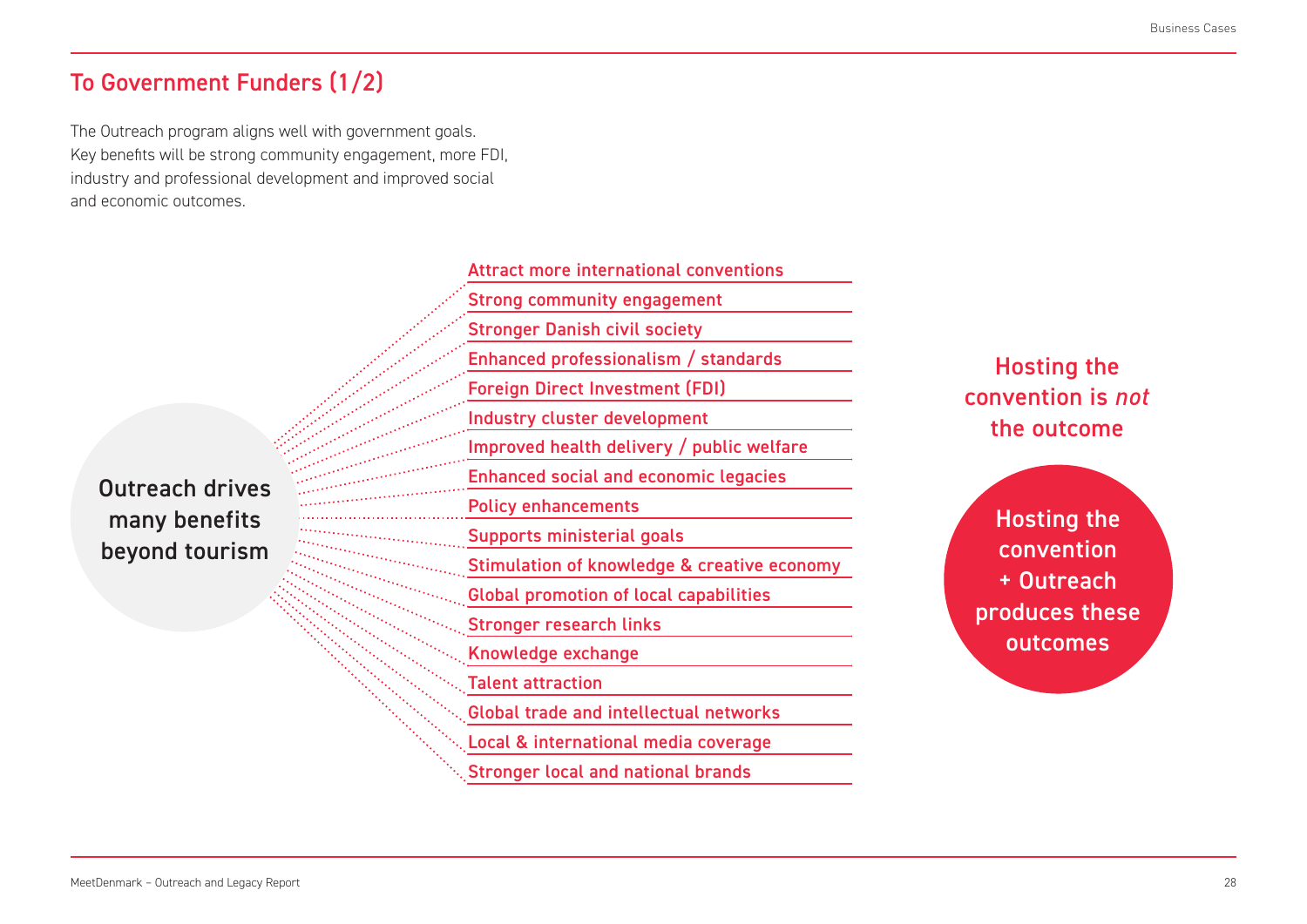## To Government Funders (2/2)

When making value propositions to government, destinations have traditionally focused on the consumption of hospitality supply and related benefits. Possible outreach goals and measurements have a much stronger alignment to issues that drive policy maker interest.

### Traditional vs. Potential New Outcome Measurements

| <b>Common Measurement</b>                                                         | <b>Possible Outreach Measurements</b>                                                                                                                          |                                                                                                                               |                                                                                                                                                                  |
|-----------------------------------------------------------------------------------|----------------------------------------------------------------------------------------------------------------------------------------------------------------|-------------------------------------------------------------------------------------------------------------------------------|------------------------------------------------------------------------------------------------------------------------------------------------------------------|
| <b>Association Impact</b><br>Attendance<br>Content ratings<br>Delegate experience | <b>Local Audience</b><br>• Local congress attendees<br>• Local public event attendees<br>• Local session attendees<br>• Local product showcase<br>participants | <b>Local Audience</b><br>• Improved treatment<br>outcomes<br>• Improved social outcomes<br>• Patients served<br>• Lives saved | Business / Trade / Investment<br>• Local research connections<br>• Business partner contacts<br>• FDI connections (businesses)<br>• FDI connections (ministries) |
| Applied learning<br><b>Destination Impact</b>                                     | <b>Media Attention</b><br>• Int'l City branding media                                                                                                          | • Extended life expectancies<br><b>International Audience</b>                                                                 | <b>Professionalism &amp; Standards</b><br>• Enhanced professional<br>standards                                                                                   |
| <b>Hotel Rooms Sold</b>                                                           | value<br>• Local media value                                                                                                                                   | • Meeting sponsor support<br>(DK)<br>• International attendees                                                                | • Association HQs<br>• Local corporate support (DK)<br>• Talent acquisition                                                                                      |
| Direct Spend<br>Tourism GDP<br>Jobs<br><b>Taxes</b>                               | <b>Policy Support</b><br>• Policy enhancements<br>• Government goal metrics                                                                                    | • Audience for local speakers<br>• Audience for local content<br>• Audience on technical tours                                | • Published papers                                                                                                                                               |
|                                                                                   |                                                                                                                                                                |                                                                                                                               |                                                                                                                                                                  |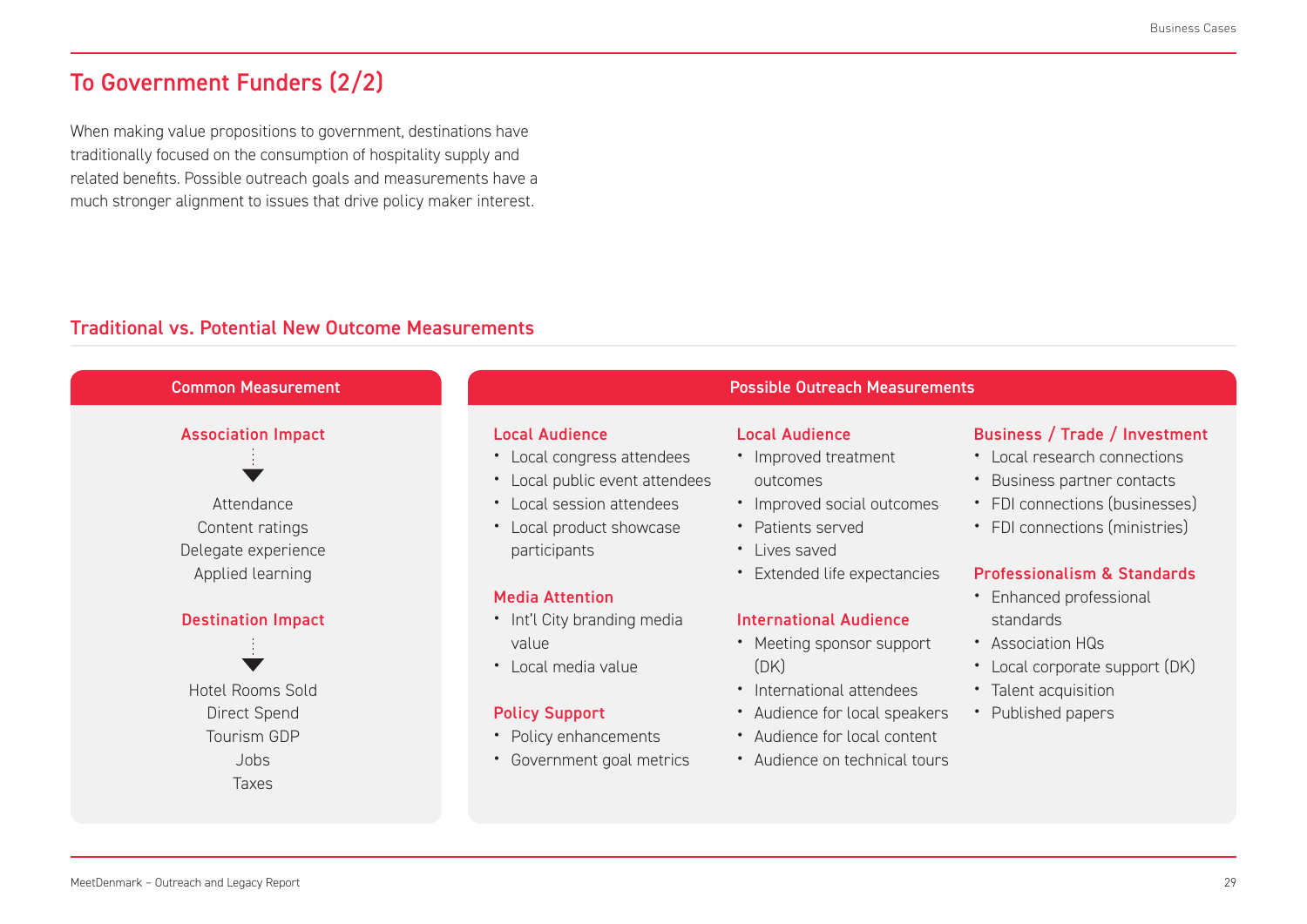### To Meeting Sponsors

Sponsor proposals would have to be tailored based on their interests in the event and the most compelling benefits. While traditionally focused on branding and business development, outreach proposals could also include helping the sponsor acquire capitalization, government influence, community profile and a stronger knowledge base.

#### **Business connections** - priority attention in business matching activities and introductions during networking events. High profile in local product showcases. Business Development **Branding Capitalization** Knowledge Base Government Influence Community Profile Investment Attraction – priority matching services with participating investors. Relationship Building – participation in engagement processes between event and government, including goal alignment, program committee and ministerial meetings. Corporate Profile – providing local content and speakers, featured on technical tours. Publicity - engagement in media event staging, feature development and local and international media communications. Client Hosting – All events including special events for luminaries. Knowledge Connections – engagement with universities & R&D centres. Talent acquisition - participation in job fairs. Exposure – high-level visibility in public exhibitions, community events. Corporate Leadership – inclusion and spotlight in all CSR activities.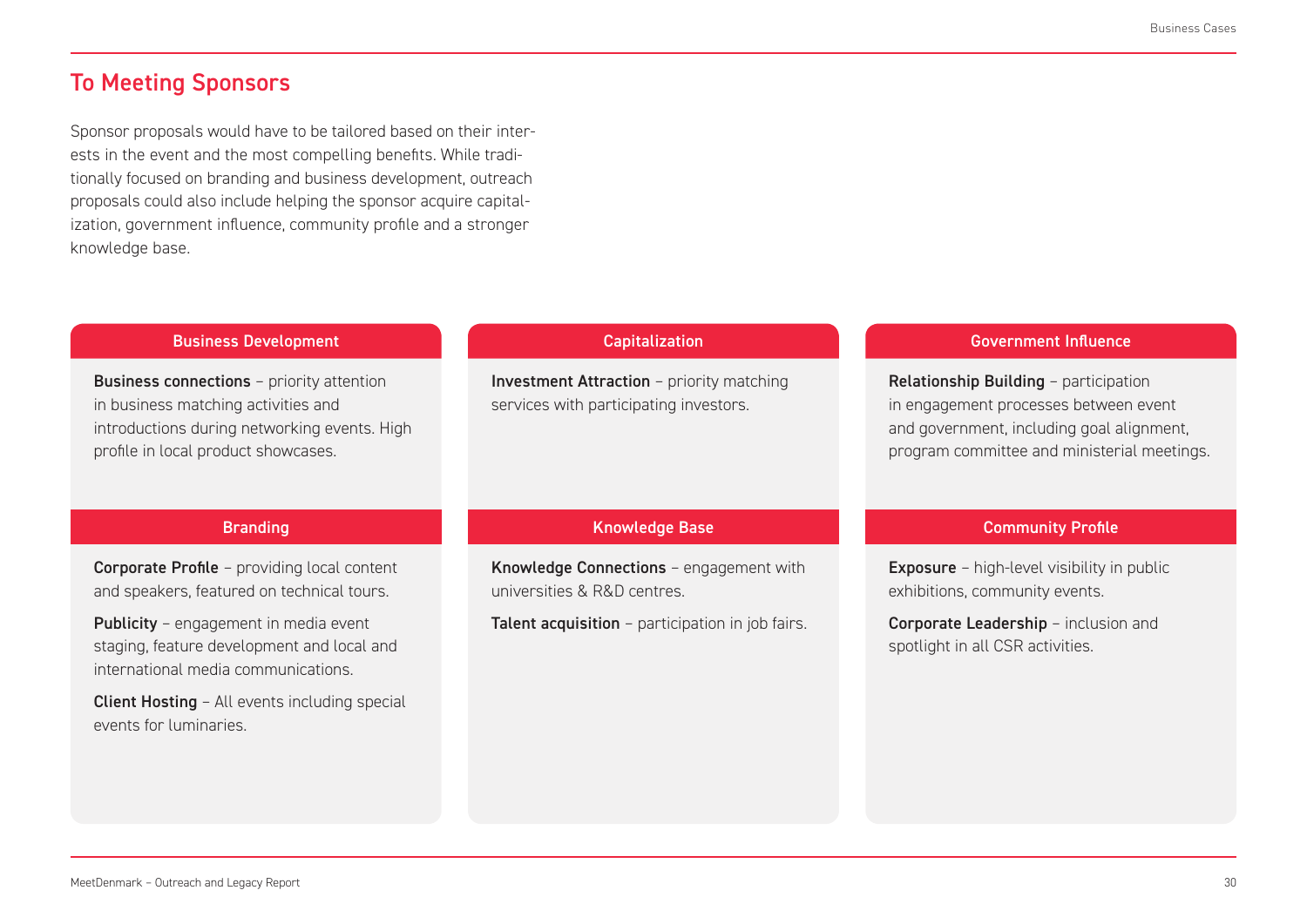### To Local Supporters

Outreach provides significant new benefits to a range of local stakeholders. In addition to strengthening bids and driving more convention business, new business opportunities arise for potential JV partners, knowledge building opportunities arise for universities and R&D centres and synergies are built between Danish destinations.

#### Benefits to Supplier Members

Increased business – more conventions, more delegates

Destination performance – stronger brand

#### Benefits to Local Host Committees

Sponsorship – Identified support for meeting at bid stage

Stronger Government Support - In the bid, during the meeting and in general long-term due to relationship building

Program Support - Good source of speakers and content

### Benefits to JV Partners

Business Profits - the opportunity to leverage conventions to create profitable ancillary events

Connections – to local sponsors, government ministries

#### Benefits to Host Destinations

Knowledge – research collaboration, program participation, special programming

**Profile** – participation in technical tours, speakers programs

#### Benefits to Partner Destinations

KPI Achievement – Each destination will have KPIs relating to Outreach benefits in their own destination. Meetings held in other Danish destinations still help them to achieve these KPIs

#### Benefits to Local Universities / R&D Centres

Stronger Bids – A differentiating value proposition

Nationwide Support - Meeting results can deliver to other destinations' Outreach KPIs

Event Promotion – All destinations will be motivated to encourage attendance from their regions.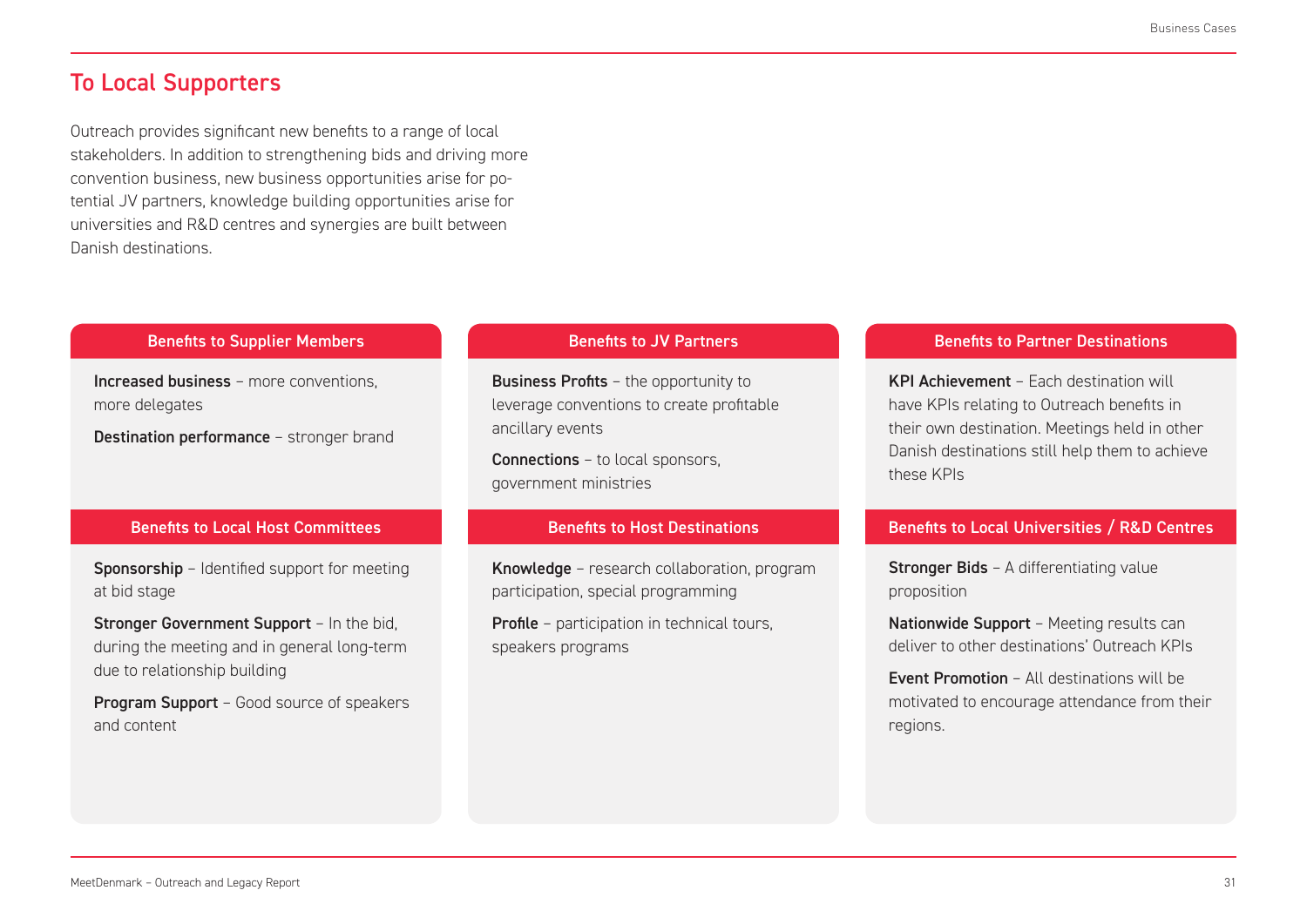### Content

- Introduction 03
- Current Global Landscape 08
- Current Practices in Outreach 17
- Business Cases 27
- Best Practices in Outreach 33
- Appendix Program Testing 39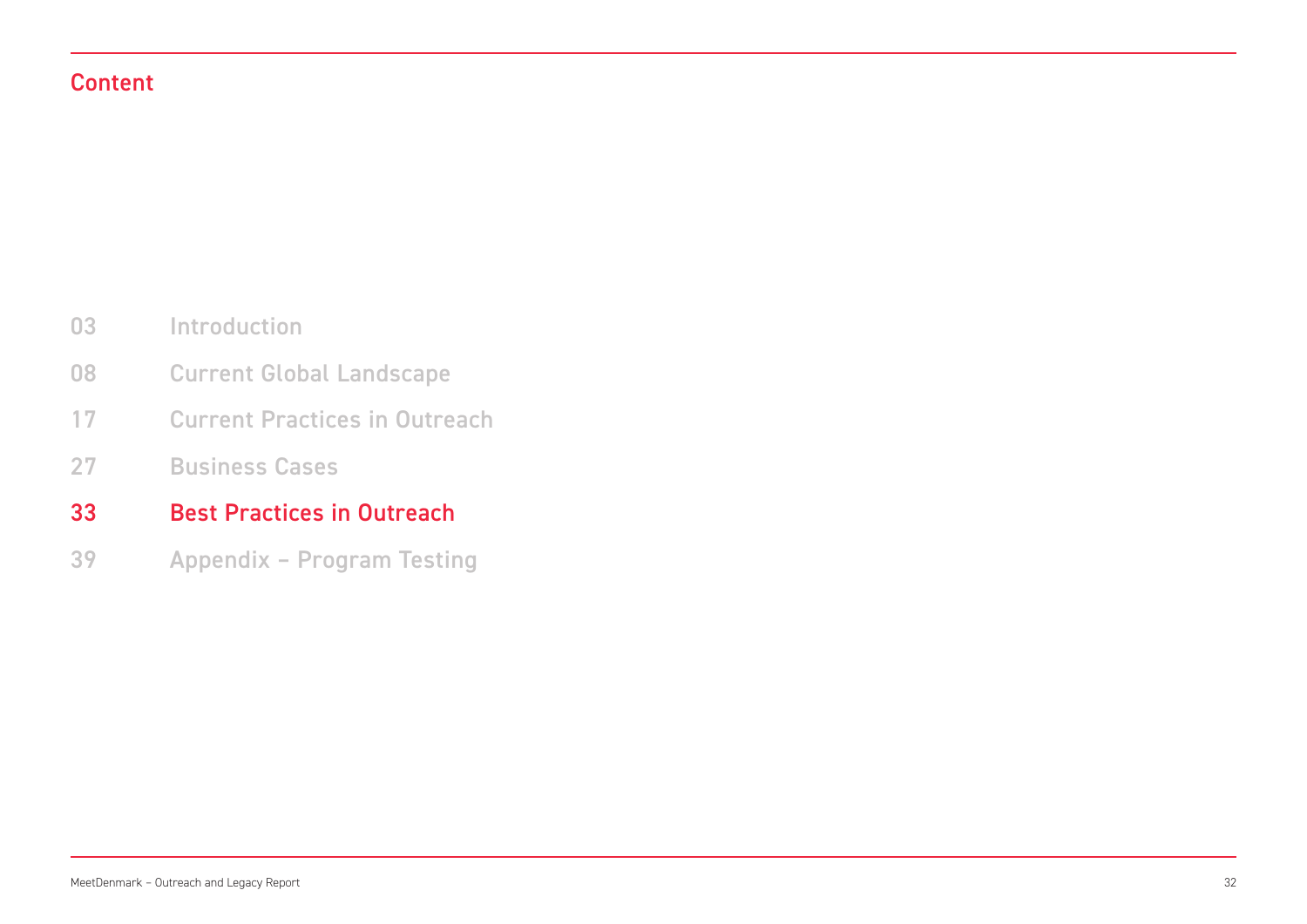### International AIDS Society – Melbourne

International AIDS Society is extremely well organised and very focused on community engagement and meeting legacies. A government funded full time project officer was key to the broad range of programs being coordinated.

- **•** Subvention (state and federal)
- **•** Sponsors
- **•** Philanthropists
- **•** DFAT (funded young leaders)
- **•** CVB / gov't hosted committee meetings
- **•** State gov't funded full time project officer

#### Financing **Involved Stakeholders**

- **•** Local citizens
- **•** Community groups / lobbyists
- **•** People with HIV infections
- **•** Local medical community / researchers
- **•** State and government officials
- **•** Convention destination

## **International**<br>AIDS Society

- -
- 
- 

#### Field or Sector: Medical Meeting Size: 12.000

Case study 1: World Aids Conference 2014

#### Nature of outreach and outreach activities

- Public demonstration against discrimination
- State government stand at expo
- Public signage, PR. communications
- Cultural events
- Ministerial meetings / public declarations
- Community programs
- Public exhibition
- Twinning program Doctors from developing countries & Australia collaborated before, during and after
- Funded 200 young leaders from Asia Pacific
- Global village community space 6,000 visitors
- Extensive media program

#### Meeting outcomes and legacies

- Provided platform to local AIDS researchers/practitioners
- Elevated Australia's reputation as a research centre for AIDS
- Opened up research collaborations
- Last minute hotel room sales due to public demonstration
- Movie "Transmissions" was produced to improve public understanding
- Public awareness & high media coverage
- Achieved change in national visa policy (people with HIV)
- Raised profile of AIDS and reduced stigmas
- State and federal government declarations – zero HIV infections after 2020
- Mobilized community groups / Community education
- **Regional engagement** and youth leadership
- Legislation decriminalizing transmission of HIV
- Melbourne identified as international "Fast Track" city / global recognition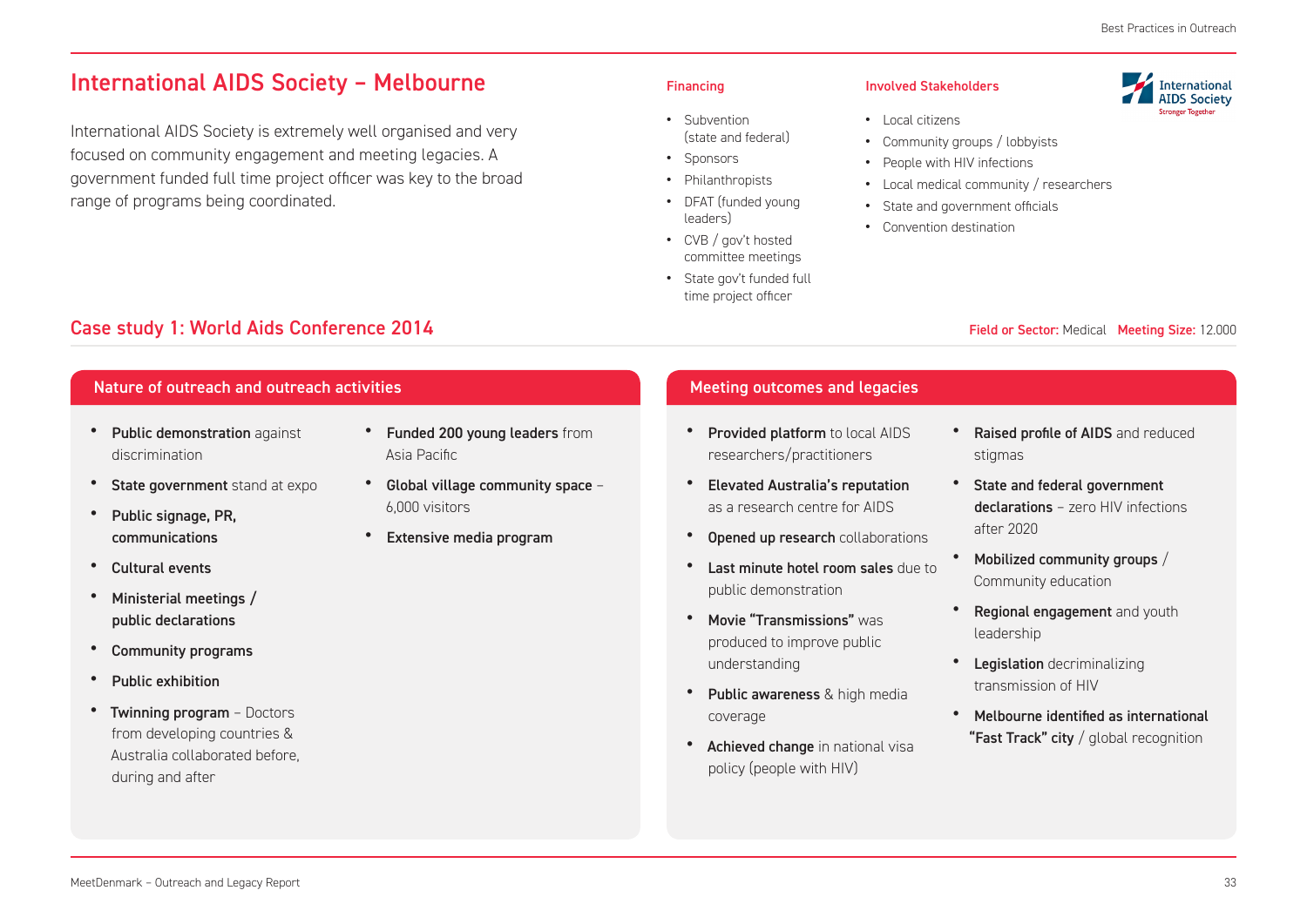### SIBOS 2016 – Geneva

SIBOS is the global financial services networking event organized by SWIFT, as a community driven meeting. The annual conference and exhibition connects more than 8,000 executives, decision makers and thought leaders from across the industry.

#### Financing

- **•** City government
- **•** Swiss CVB **•** SIBOS

#### Involved Stakeholders

- **•** Geneva Government economy development office (EDO)
- **•** Local banking & finance clusters
- **•** Geneva start-up community
- **•** Chamber of Commerce
- **•** Geneva Convention Bureau
- **•** Swiss Convention Bureau



#### Field or Sector: Finance Meeting Size: 8.300

### Case study 2: SIBOS 2016, Geneva

### Nature of outreach and outreach activities Meeting outcomes and legacies

- Interaction with local knowledge and industry and building the business links
- Connecting banking sector with local start up community
- Showcase of Geneva as banking hub
- Joint work with government to develop case studies for use by local businesses
- Swiss Fintech Corner at the conference as a product showcase for 24 local start-ups to present new solutions aimed to response the industry challenges
- Swift Lab (dedicated space to allow custumers to experience new producsts)
- Swift Institute lecture (leading academics 30 min lectures)

- Both parties shared a common **purpose:** SWIFT in relation to its mission to advance the cause of its members, and Geneve in driving start-ups and employment in the cluster.
- Support the local startups to approach venture capital companies and follow up studies about tangible results came out of this collaboration
- Share knowledge and present innovation on high level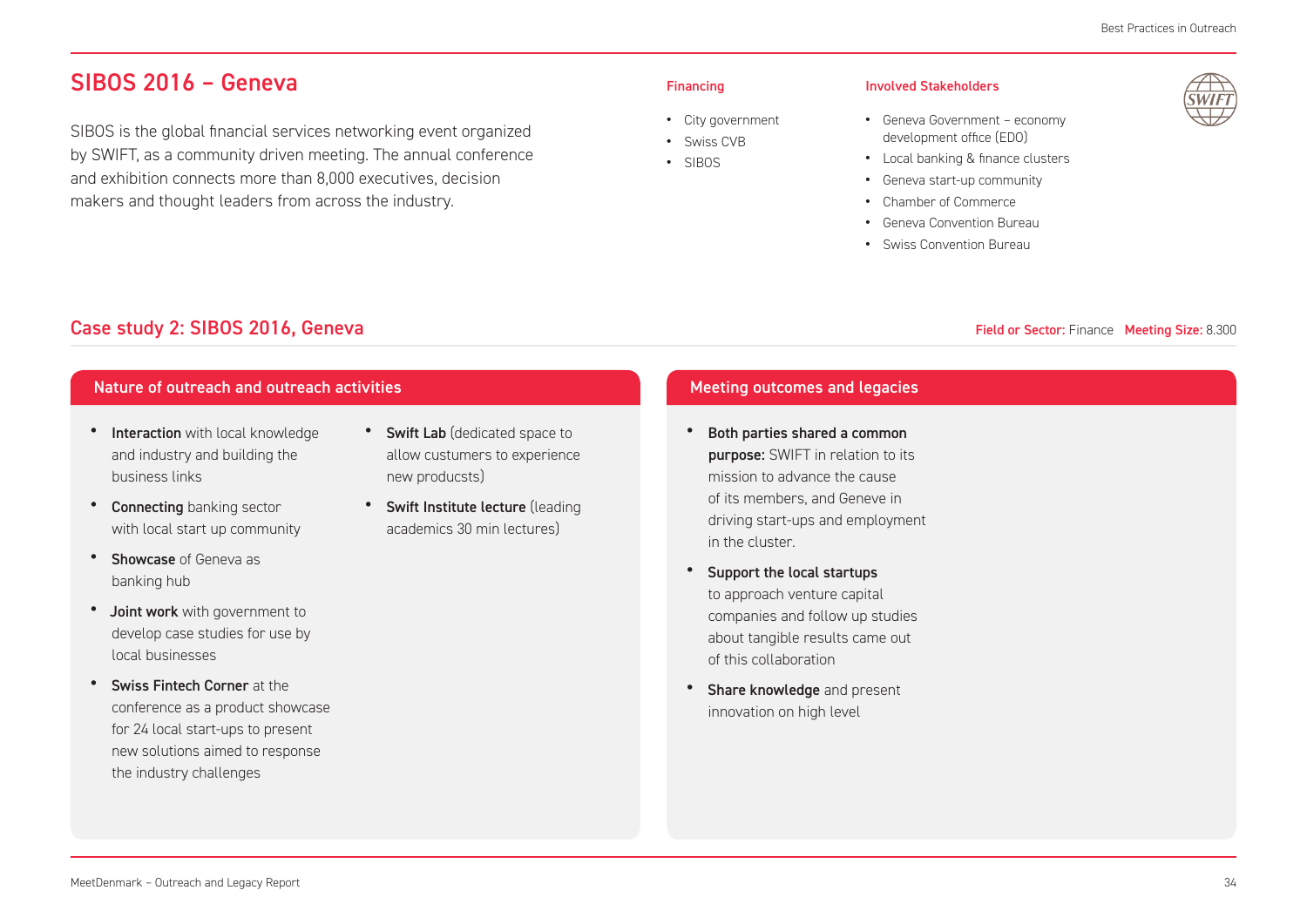**RS** 

EUROPEAN<br>RESPIRATORY

**SOCIETY** avery heasth counter

### European Respiratory Society – Amsterdam

The European Respiratory Society is focused on the value of broader public health initiatives for respiratory health. The society organizes an annual congress which is dedicated to presenting the last scientific achievements, as well as presenting Healthy Lungs for Life campaign through number of projects, events and activities.

#### Financing

**•** Sponsors

In collaboration between: **•** City government

**•** International associations

- **•** Local association
	- **•** City Government

Involved Stakeholders

- **•** Local convention bureau (I am Amsterdam)
- **•** Local meeting suppliers

**•** International association

**•** Media

### Case study 3: European Respiratory Society Congress 2015, Amsterdam

#### Field or Sector: Medical Meeting Size: 23.000

### Nature of outreach and outreach activities Meeting outcomes and legacies

- World Village: Interactive hub for scientific societies, patient organizations, health agencies and government bodies to collaborate.
- Events for industry and sponsors: Industry Early morning Symposia, Evening Mini symposia, Evening Expert Forums, etc
- Healthy Lungs for Life campaign 'Take the Active Option' launched to ensure engagement of all stakeholders
- Events: Lung Cycle Challenge (competition to pump up a pair of lungs with pedal power), 10,000 + steps (competition for delegates to walk 10,000 + steps a day at Congress), Public lung testing events in Dam Square and Beursplein (to spread key messages to local citizens).

- Stimulating scientific program delivered during the congress, resulting in the largest ever congress with 23,000 attendees, 4,021 abstract presentations, etc.
- Strong public awareness campaign with range of events, projects and promotional activities aimed to promote benefits of physical activity for healthy lungs
- Interaction with local citizens through public lung test events
- Provide the congress scientific and educational program in a digital format only
- Showcase of Amsterdam as a site of global trade and scientific innovation and Netherlands as producer of key inventions in the medical field.
- **Healthy Lungs for Life campaign** as long term project (www.europeanlung.org)
- Huge involvement of delegates and citizens in public events and campaign
- ERS produced a selection of highlights, and published in ERJ Open Research covering topics from a variety of research areas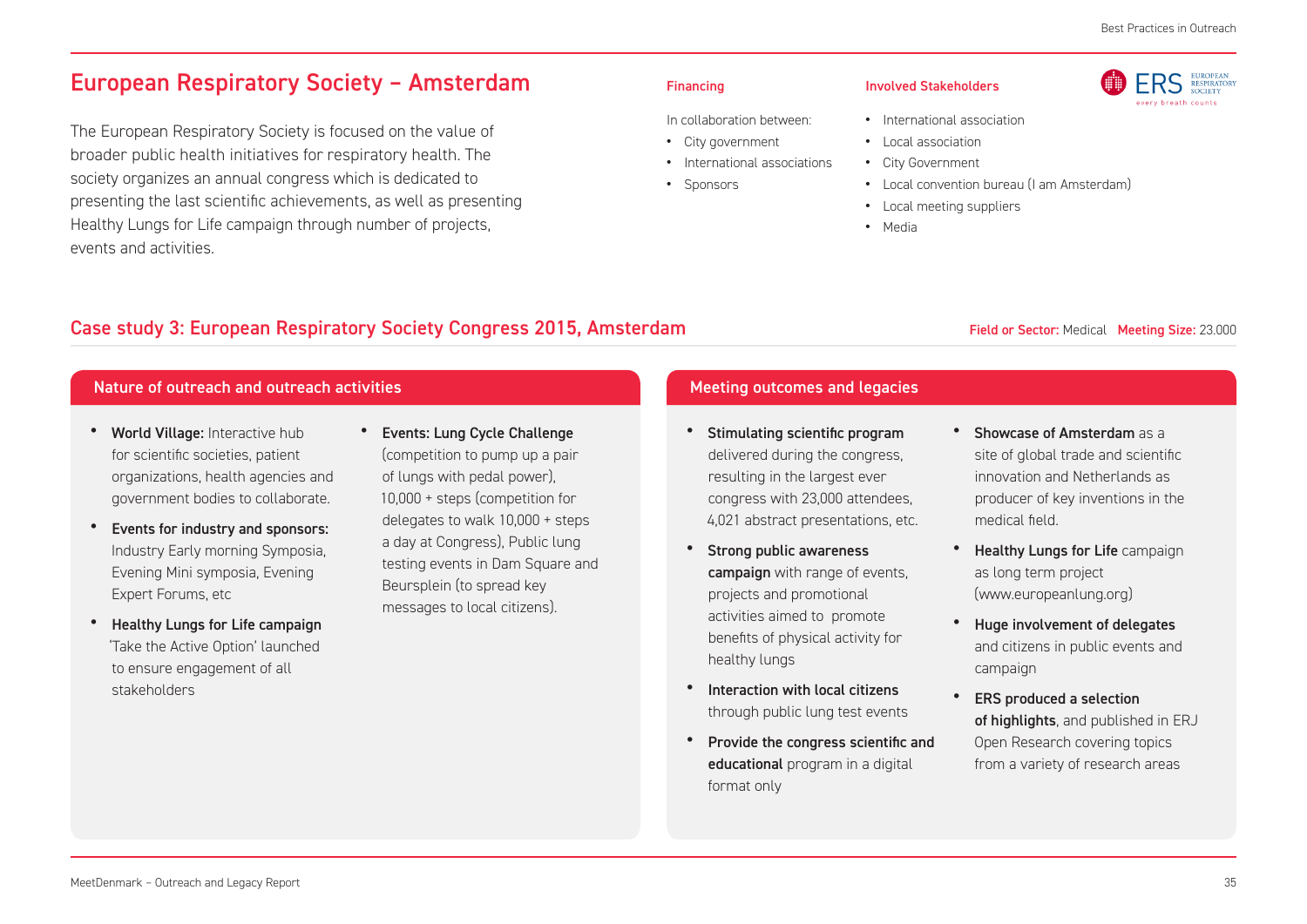### ESTRO 38 – Milan

The European Society for Radiotherapy & Oncology conducts a gap analysis in relation to the current and optimal use of radiotherapy in destinations where they are meeting. Following the meeting, over time, they measure the meeting's impacts in closing the gap.

#### Financing

**•** Sponsors

#### Involved Stakeholders

**•** City government

**•** International associations

- **•** National societies in RT
- **•** Local Patients groups



- **•** Local key opinion leaders in RT
	-
	-

### Field or Sector: Health Care Meeting Size: 7.000 pax

### Case study 4: ESTRO, 2019

#### Nature of outreach and outreach activities Meeting outcomes and legacies

- Defining a methodology to measure outcome for the patents
- Health Economics study

to measure at local/national level the utilization rate of RT; awareness campaign to patients and other referring medical professionals; advocacy campaigns and policy actions to improve the availability of equipment and trained staff; Empowering local key opinion leaders to lobby for better reimbursements in RT; vocational training in medical schools.

- Measuring longitudinally, over 4-6 years, the ratio between the actual and the optimal (according to scientific evidence) use of radiotherapy in the relevant territory (northern Italy)
- Closing the gap between the actual and the optimal utilization rates of RT corresponds to a number of lives being saved. A measuring method is defined by ESTRO.
- **Identifying and empowering future** scientific local and international leadership.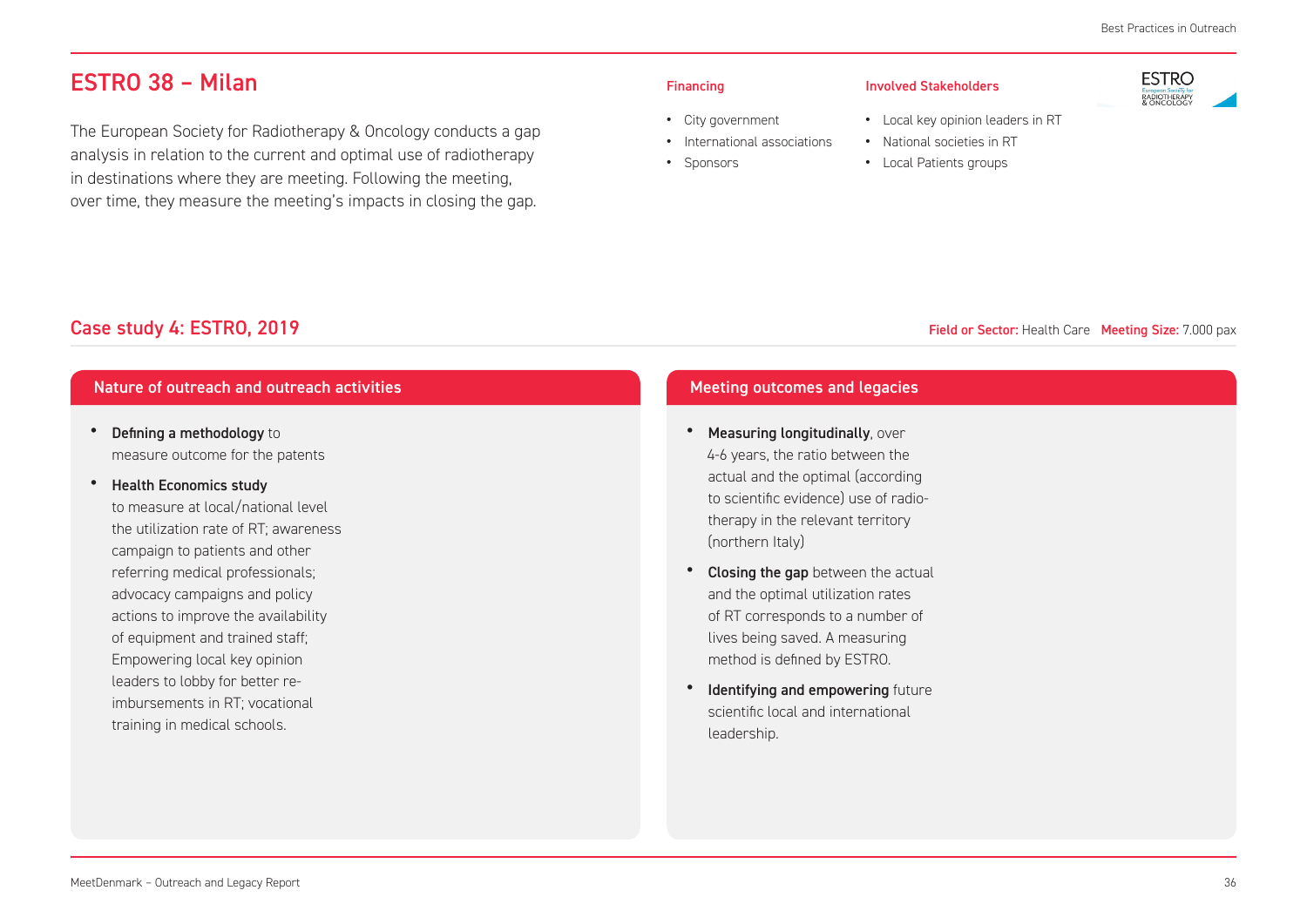### Women Deliver

Women Deliver is a leading, global advocate for gender equality and health, rights and wellbeing of girls and women, including maternal, sexual, and reproductive health and rights. Women Deliver builds capacity, shares solutions, and forges partnerships, together creating coalitions, communication, and action that spark political commitment and investment in girls and women.

#### Financing

- **•** DANIDA
- **•** City government **•** International donors and sponsors

#### Involved Stakeholders

#### **•** Over 150 organisations

- **•** Public and private companies, cultural institutions (incl. cafés and cinemas), sports-
- female- youth- and migrants- associations
- **•** The City of Copenhagen
- **•** The Danish Monarchy
- **•** The Danish Parliament
- **•** Copenhagen CVB

### Case study 5: Women Deliver, Copenhagen 2016

#### Nature of outreach and outreach activities

- Youth engagement
- Local community engagement
- **Boosting participation of** young delegates
- **Putting focus** on gender equality
- Increase awareness and knowledge sharing about health, rights, and wellbeing of girls and women around the globe in the last decade
- +120 events and arrangements before, during and after the event
- Public activities such as exhibitions, concerts, debates, bike runs and happenings

• Two-day Youth Pre-Conference and the Youth Zone, to the plenary and concurrent sessions

### Field or Sector: Social Science, health care and human rights Meeting Size: 6.000 (estimate)

### Meeting outcomes and legacies

- 132 international and national articles during the Women Deliver week. 489 international and national articles during the conference week
- 1 Women Deliver special in World's Best News going out to half a million • readers. 100 Women Deliver posters in the city and 150 in the metro
- 6 printed features in national media. 10 days with daily network coverage. 7 features in local television and 4 new documentaries on national television
- 40 students covering events through 'I DeliverChange' platforms - over 50,000 viewers
- Young people made up 20% of all participants of Women Deliver 2016
- Partnerships was strengthened, eyes was opened, policies shifted and funding accelerated
- 'Girls Not Brides' helped end child marriages in Trinidad and Tobago through connection with civil society representatives
- The 'Safe Delivery' app soared to new heights due to media exposure and new partners.
- Clean energy social enterprise 'GreenChar' earned top features in top-tier media since winning first place in Women Deliver's 2016 Social Enterprise Challenge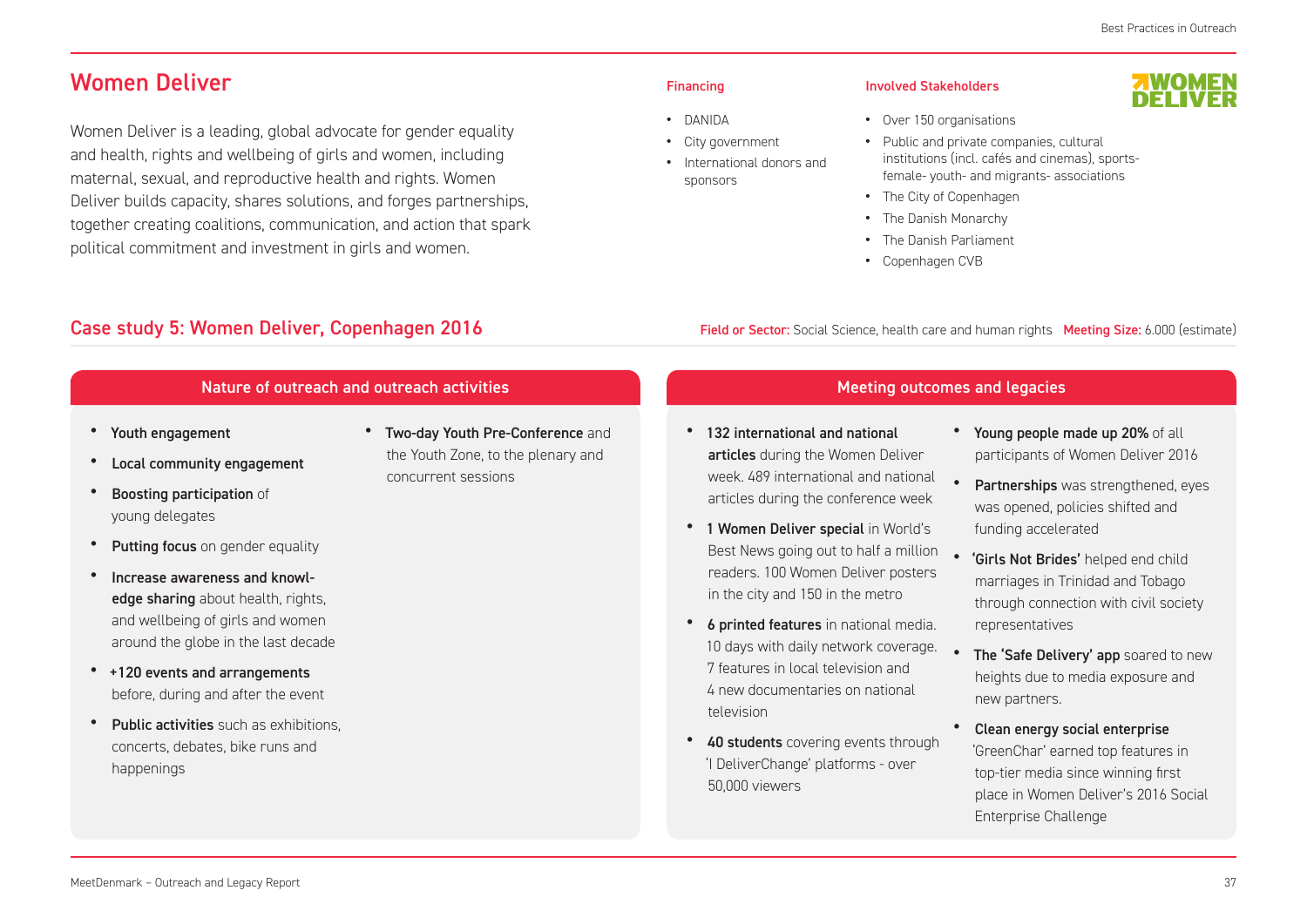### Content

- Introduction 03
- Current Global Landscape 08
- Current Practices in Outreach 17
- Business Cases 27
- Best Practices in Outreach 33
- Appendix Program Testing 39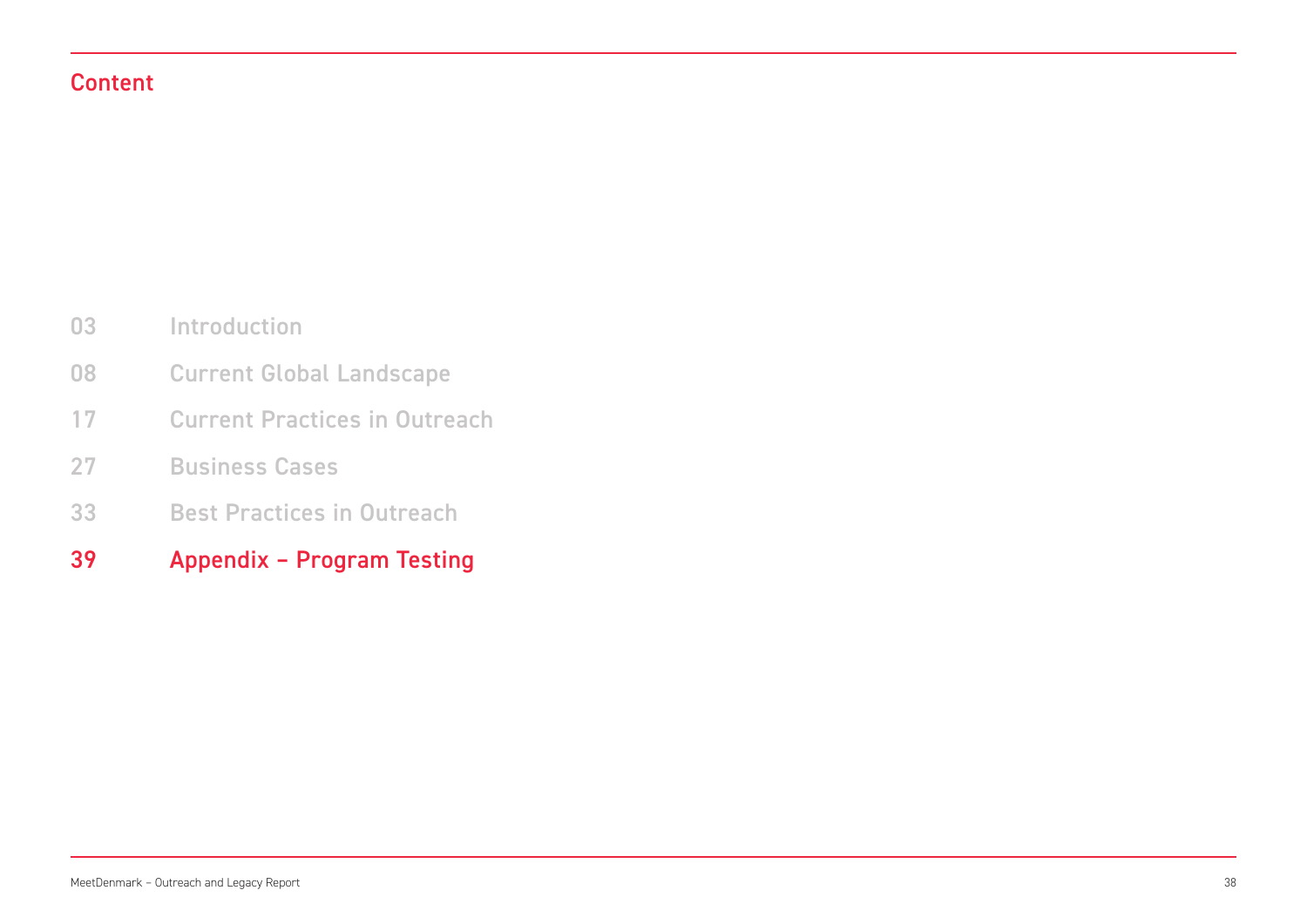### ICCA Association Expert Seminar – Frankfurt (1/3)

The discussion showed that MeetDenmark is not alone in thinking about future outreach development. However, the strategic direction and current state of the art is far less well developed than MeetDenmark's vision. Denmark has an opportunity to be "first to market" with a highly compelling value proposition with a focus on value creation/capture.

#### Focus group

- 24 International association executives
- 46 ICCA Members (CVBs, venues, PCOs)

### Key outtakes from the AES that relate to the goals of the Outreach Project

The ICCA Association Expert Seminar (AES) was held over the weekend of May 12 – 14, 2018 (prior to IMEX) and was moderated by Gary Grimmer of the consulting team. The discussions validated many of the report's findings and recommendations.

"Associations are seeking a holistic experience – outcomes that are more than the meeting itself."

"Associations are moving from an event focus to a mission focus."

- "Associations and destinations should work in advance of meetings to develop shared goals and future measurements."
- "Collaboration between associations and destinations needs to become a way of life."

| ciations     | • "Make legacy impact an RFP requirement"<br>Looking for a continuing relationship with destination post-event<br>$\bullet$                                                                                                                                                                                                                                                                            |
|--------------|--------------------------------------------------------------------------------------------------------------------------------------------------------------------------------------------------------------------------------------------------------------------------------------------------------------------------------------------------------------------------------------------------------|
| Both         | <b>Recurring legacy themes</b><br>٠<br>· "Outreach" impacts measurement is embryonic<br>Long term research and measurement is key<br>$\bullet$<br>(could be a strong value proposition for MDK)<br>More public engagement / ancillary events<br>$\bullet$<br>Shared interest in policy impacts and media attention<br>$\bullet$<br>Destinations tend to be communications focused<br>$\bullet$         |
| Destinations | Destinations are thinking more about "community connections" -<br>$\bullet$<br>essentially integrating the community into the events both to serve<br>the association's mission and also to gain community support and<br>to build community impacts.<br>But, destinations are not very focused on changing their business<br>$\bullet$<br>models, the view being that current models are appropriate. |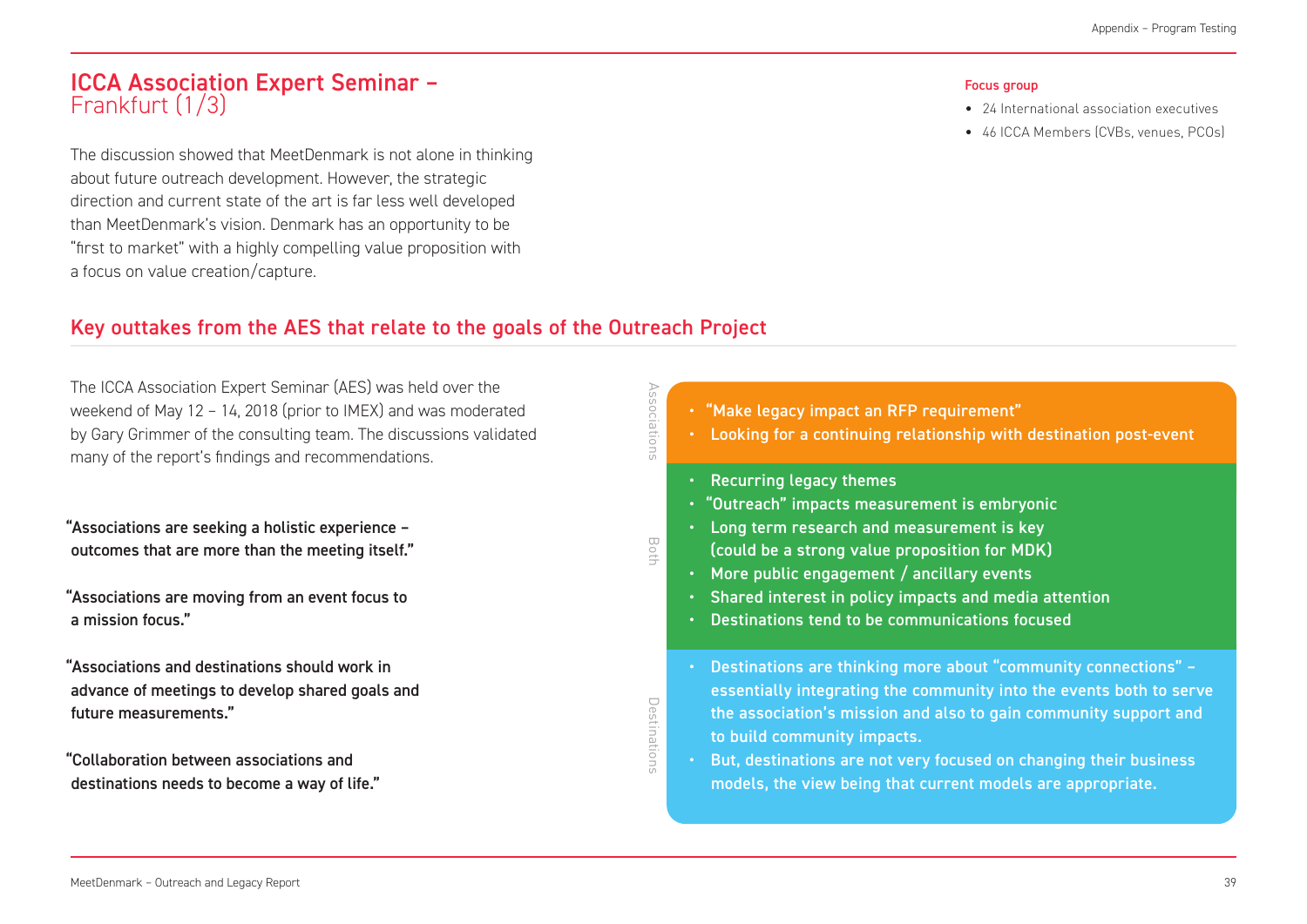### ICCA Association Expert Seminar – Frankfurt (2/3)

Responses are in order of frequency. Both associations and destinations emphasised an interest in collaboration and legacy building. Destinations are most highly driven by promotion and achieving community impacts while associations are more focused on knowledge outcomes and advancing their field or science.

#### Survey of perceived most important value propositions

- 22 International association executives
- 39 ICCA Members (CVBs, venues, PCOs)

### Key outtakes from the AES that relate to the goals of the Outreach Project

| Associations                                                                                                                                                                                                                                                                                                                                                                                    | <b>Both</b>                                                                                                                                                                                           | Destinations                                                                                                                                                                                                                                                                                                                                                                                                                                      |
|-------------------------------------------------------------------------------------------------------------------------------------------------------------------------------------------------------------------------------------------------------------------------------------------------------------------------------------------------------------------------------------------------|-------------------------------------------------------------------------------------------------------------------------------------------------------------------------------------------------------|---------------------------------------------------------------------------------------------------------------------------------------------------------------------------------------------------------------------------------------------------------------------------------------------------------------------------------------------------------------------------------------------------------------------------------------------------|
| • Knowledge sharing<br>• Advancing the field (Industry quality,<br>professionalism, strengthening local<br>organisations, research)<br><b>Enhanced medical delivery</b><br>$\bullet$<br>• Community building<br>• Policy improvements<br>• Internationalisation<br><b>Empowered professionals</b><br>$\bullet$<br><b>Engaging members</b><br>$\bullet$<br>• Authoritative source of information | • Connections<br>• Collaboration<br>• Legacy<br>• Sustainability<br>• Innovation<br>• Local professional development<br>(strength of committees, local partners)<br>• Coordination<br>$\bullet$ Image | • Community impact (quality of life,<br>cluster development, knowledge, pride)<br>• Promotion (marketing, product<br>development, ease of doing business,<br>return visits, promotion of local culture,<br>quality assurance, unifying suppliers,<br>universities and ambassadors)<br>• Knowledge and creative economy<br>• Delegate experience<br>• Community involvement<br>• Strategic partners with associations<br>• Association development |

sions on the aligned interests of associations and destinations in relation to Outreach value propositions. The three notable exceptions are:

- dards" as a top value proposition (though they did talk about advancing professionalism and enhanced delivery)
- "local business matching" links as a top value proposition (though they do talk about cluster development and building their knowledge and creative economies)
- sition (not surprising as CSR tends to be seen more as an expression of good will or addedvalue than as a lead value proposition of an association or destination.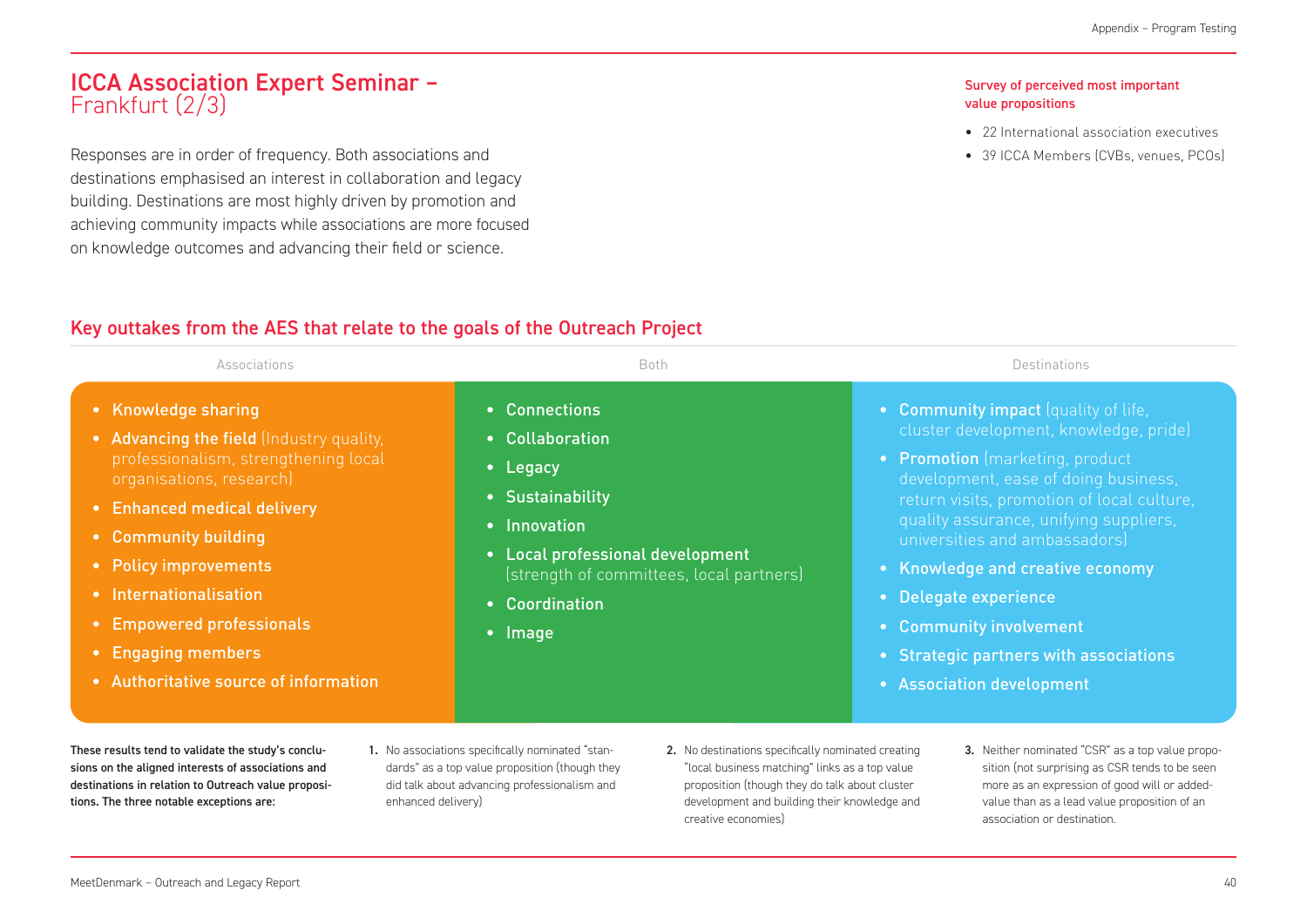### ICCA Association Expert Seminar – Frankfurt (3/3)

A focus group with executives representing 3 associations from different sectors (European Issuers, Swift and ESAE) discussed the findings of the project. An online webinar, facilitated by Alessandro Cortese, was organized to discuss the outcome of the research phase, and assess the perception of the recommended model by the associations.

### Focus group of association executives

#### Nature of outreach and outreach activities

- Understanding that this research has a unique balance, comparing associations and destinations
- Agreement with the idea that the semantics about impact are different between destinations, associations and industry publications.
- No surprise about the survey results. Acceptance of the idea that subventions can be used for impact purposes.
- In general, positive impression with the methodology leading to the findings.
- In summary, the findings of the focus group confirm the originality of the study and its recommendations, showing an interesting understanding about the competitive edge that the proposed model could deploy for MeetDenmark.